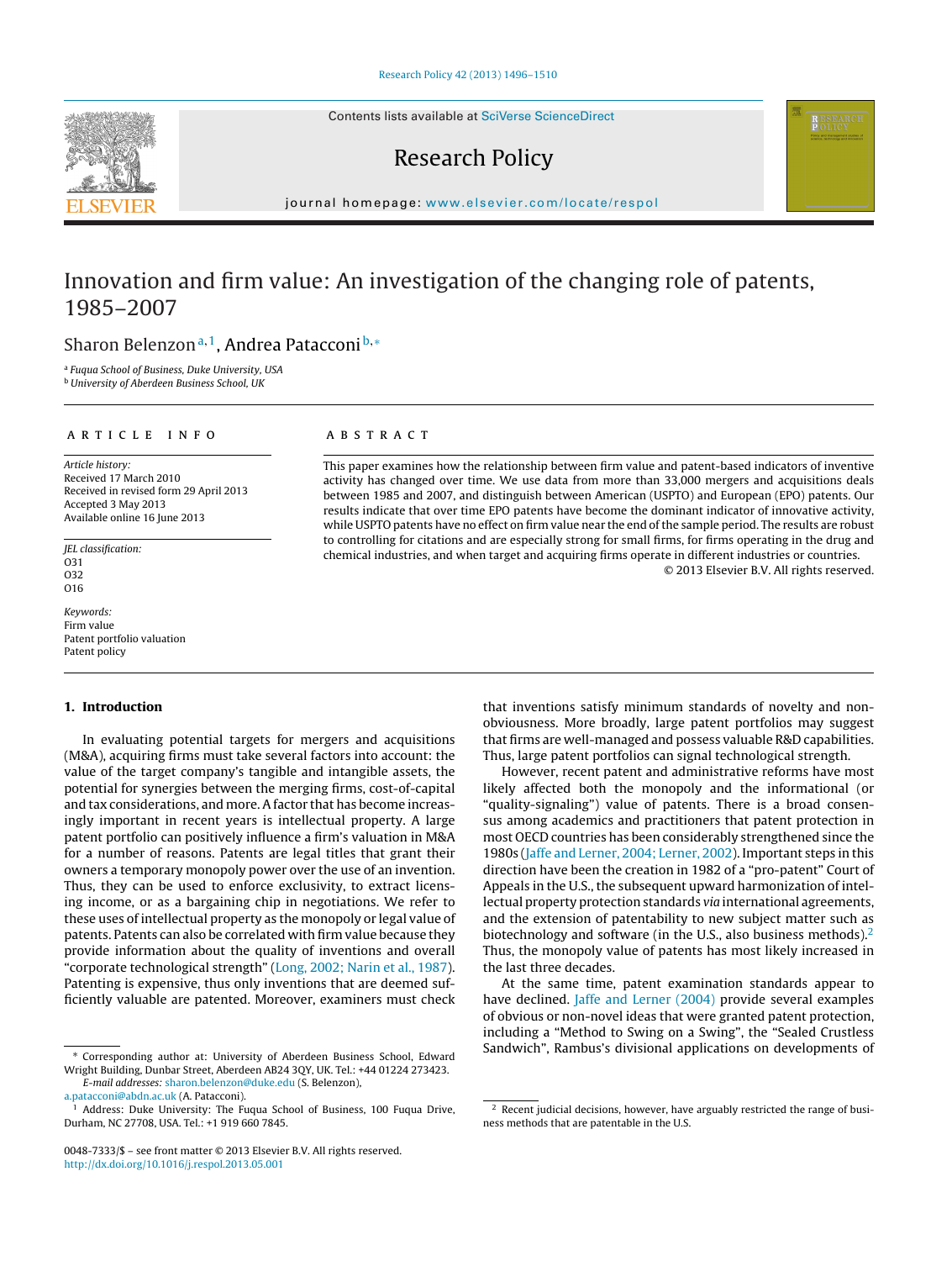its DRAM technology, and, perhaps more controversially, one-click business models. Importantly, the decline in examination standards appears to have been pronounced especially in the U.S., due to a number of institutional, legal and cultural factors ([Guellec](#page-14-0) [and](#page-14-0) [van](#page-14-0) [Pottelsberghe](#page-14-0) [de](#page-14-0) [la](#page-14-0) [Potterie,](#page-14-0) 2007; Jaffe [and](#page-14-0) [Lerner,](#page-14-0) [2004\).](#page-14-0) Thus, patent "quality" (broadly intended to encompass both the technological and value dimensions of patented inventions) may have declined more in the U.S. than in other major jurisdictions.

Motivated by these considerations, the present paper examines how the relationship between firm value and patent-based indicators of inventive activity has changed in the last three decades. We use data from more than 33,000 mergers and acquisitions deals between 1985 and 2007, and distinguish between American (USPTO) and European (EPO) patents. We find that while the effect of EPO patents on acquisition value has remained essentially stable over this time period, the effect of USPTO patents has declined substantially and is essentially zero near the end of the sample period.<sup>3</sup> Given that patent protection rights were strengthened during this time period, our results suggest that an increasing number of USPTO patents were granted for inventions that had little or no economic or technological value. USPTO patents seem to be losing their role as signals of firms' inventive efforts and value.

The robustness of our findings is probed in several ways. Qualitatively similar results are obtained when patents are weighed by citations, although citation-weighing generally increases the importance of USPTO patents. This is expected since citations proxy for patent quality and patent quality may to some extent be observed by the acquiring firm ([Hall](#page-14-0) et [al.,](#page-14-0) [2005\).](#page-14-0) Our findings are driven by patents owned by small firms. This is also not surprising given that intellectual property and signaling considerations are arguably most important in the start-up phase of a firm's life. There is also substantial heterogeneity across industries. The decline in the importance of USPTO patents is most evident in drugs and chemicals, while no such decline is found in computers and electronics. $4$  We find similar results in biotechnology and more traditional segments of the drug and chemical industries. This does not support the presumption that U.S. patent quality declined most sharply in new technology fields ([Hall,](#page-14-0) [2007;](#page-14-0) [Merrill](#page-14-0) et [al.,](#page-14-0) [2004\).](#page-14-0) Finally, EPO patents appear to have become more important over time, relative to USPTO patents, when acquiring and target firms belong to different industries or operate in different countries. We conjecture that, in these deals, because acquiring firms may find it more difficult to evaluate a target firm's technology, EPO patents may be perceived as "safer." The EPO system may be providing some quality certification – a certification which becomes more important as uncertainty and informational asymmetries grow ([Akerlof,](#page-14-0) [1970\).](#page-14-0)

The remainder of the paper is organized as follows. The next section discusses some features of the American and European patent systems that motivate our empirical analysis. Sections [3](#page-3-0) [and](#page-3-0) [4](#page-3-0) describe the data and econometric specification. Section [5](#page-5-0) reports the results. Section [6](#page-9-0) concludes.

## **2. Background and predictions**

#### 2.1. The changing institutional environment

There is widespread consensus among academics and practitioners that, starting from the early 1980s, various patent and administrative reforms have led to a strengthening of the legal value of patents. In the U.S., a key step in this direction was the creation in 1982 of a specialized Court of Appeals of the Federal Circuit (CAFC). Although the stated objective of Congress was to provide uniformity in patent litigation cases, the court soon demonstrated a "pro-patent" disposition ([Mazzoleni](#page-14-0) [and](#page-14-0) [Nelson,](#page-14-0) [1998;](#page-14-0) [Merges,](#page-14-0) [1992\).](#page-14-0) Specifically, the court was found to uphold in appeal a larger proportion of decisions favorable to the patent holder, to reverse a larger proportion of decisions unfavorable to patent holder, and to substantially increase the rate of preliminary injunctions, compared to the previous system ([Gallini,](#page-14-0) [2002;](#page-14-0) [Lanjouw](#page-14-0) [and](#page-14-0) [Lerner,](#page-14-0) [2001\).](#page-14-0) The definition of patentable subject matter was also broadened to include emerging new fields such as biotechnology and software, and patent duration was lengthened. Several countries followed the U.S. example, which led over time to an upward harmonization of intellectual property protection standards [\(Guellec](#page-14-0) [and](#page-14-0) [van](#page-14-0) [Pottelsberghe](#page-14-0) [de](#page-14-0) [la](#page-14-0) [Potterie,](#page-14-0) [2007;](#page-14-0) [Lerner,](#page-14-0) [2002\).](#page-14-0)

The strengthening of the legal value of patents gave firms powerful incentives to seek patent protection ([Hall](#page-14-0) [and](#page-14-0) [Ziedonis,](#page-14-0) [2001;](#page-14-0) [Kortum](#page-14-0) [and](#page-14-0) [Lerner,](#page-14-0) [1999\).](#page-14-0) Patent applications nearly tripled between 1980 and 2000 in the U.S., with Europe and Japan following suit. But as patents became more powerful legal weapons, concerns about the ease with which they were granted began to grow. Observers noted that way too often patents were granted for ideas that were neither novel nor non-obvious. Some – most notably [Jaffe](#page-14-0) [and](#page-14-0) [Lerner](#page-14-0) [\(2004\)](#page-14-0) – went as far as to argue that lower standards could endanger innovation and progress because, if applicants could get patents for obvious or existing ideas, then patents could used to harass, seek compensation from, or even shut down legitimate businesses. Overwhelmingly, however, criticism about declining patentability standards has been directed toward the American system. Several arguments underpin the belief that examination standards are lower (and, until quite recently at least, have been getting worse) in the U.S. than in Europe or Japan.

First, the USPTO is severely understaffed relative to other major patent offices. [Guellec](#page-14-0) [and](#page-14-0) [van](#page-14-0) [Pottelsberghe](#page-14-0) [de](#page-14-0) [la](#page-14-0) [Potterie](#page-14-0) [\(2007\)](#page-14-0) estimate that "both the incoming workload of examiners (number of claims filed per examiner) and their output (number of claims granted per examiner) is three to four times higher at the USPTO than at the EPO" (p. 201). Thus USPTO examiners spend considerably less time than EPO examiners on each claim. Retention of experienced personnel has also proved to be particularly difficult at the USPTO, due to a combination of relatively low salaries and attractive outside options.<sup>5</sup> Guellec and van Pottelsberghe de la Potterie conclude that decisions at the EPO tend to be based on a more careful and expert assessment of the prior art than at the USPTO, which might explain the much higher rejection rates in Europe. $6$ 

Second, USPTO examiners appear to face stronger pressures to accept rather than reject applications than examiners in Europe or Japan. One reason is that, by transforming the USPTO in a userfee funded entity, the 1990 Omnibus Act may have promoted

<sup>&</sup>lt;sup>3</sup> However, we also find a large increase in USPTO patent valuations in the late 1990s. This increase was most likely a consequence of the exuberance that characterized of the dot-com years.

<sup>4</sup> In software, a technology area where patenting has often been regarded as dubious, neither USPTO nor EPO patents matter for value in any of the sample periods.

<sup>5</sup> According to [Mejer](#page-14-0) [and](#page-14-0) [van](#page-14-0) [Pottelsberghe](#page-14-0) [de](#page-14-0) [la](#page-14-0) [Potterie](#page-14-0) [\(2011\),](#page-14-0) turnover of employees at the USPTO is about 33%, compared to just 3% at the EPO.

<sup>&</sup>lt;sup>6</sup> [Quillen](#page-14-0) and Webster [\(2001\)](#page-14-0) estimate that the patent approval rate for the USPTO when corrected for continuing applications is in the range of 95–97%, substantially higher than for the EPO or JPO. [Jaffe](#page-14-0) [and](#page-14-0) [Lerner](#page-14-0) [\(2004\)](#page-14-0) also show that successful USPTO applications have risen in the period between 1987 and 1998 twice as much as 'important' inventions that were granted in all three of the world's major patent jurisdictions (the USPTO, EPO, and JPO). They argue that this finding is "hard to explain in any manner other than declining standards in the U.S. PTO, producing an ever-growing proportion of U.S. patents the patent-holders themselves did not think merited patenting elsewhere" (p. 143). Finally, [Gallini](#page-14-0) [\(2002\)](#page-14-0) notes that if the time series of [Kortum](#page-14-0) [and](#page-14-0) [Lerner](#page-14-0) (1999) is extended to include the second half of the 1990s, Kortum and Lerner's conclusion that the U.S. did not become an increasingly attractive destination for foreign inventors is tempered, thus "lending some support for the 'friendly court' hypothesis" (p. 138).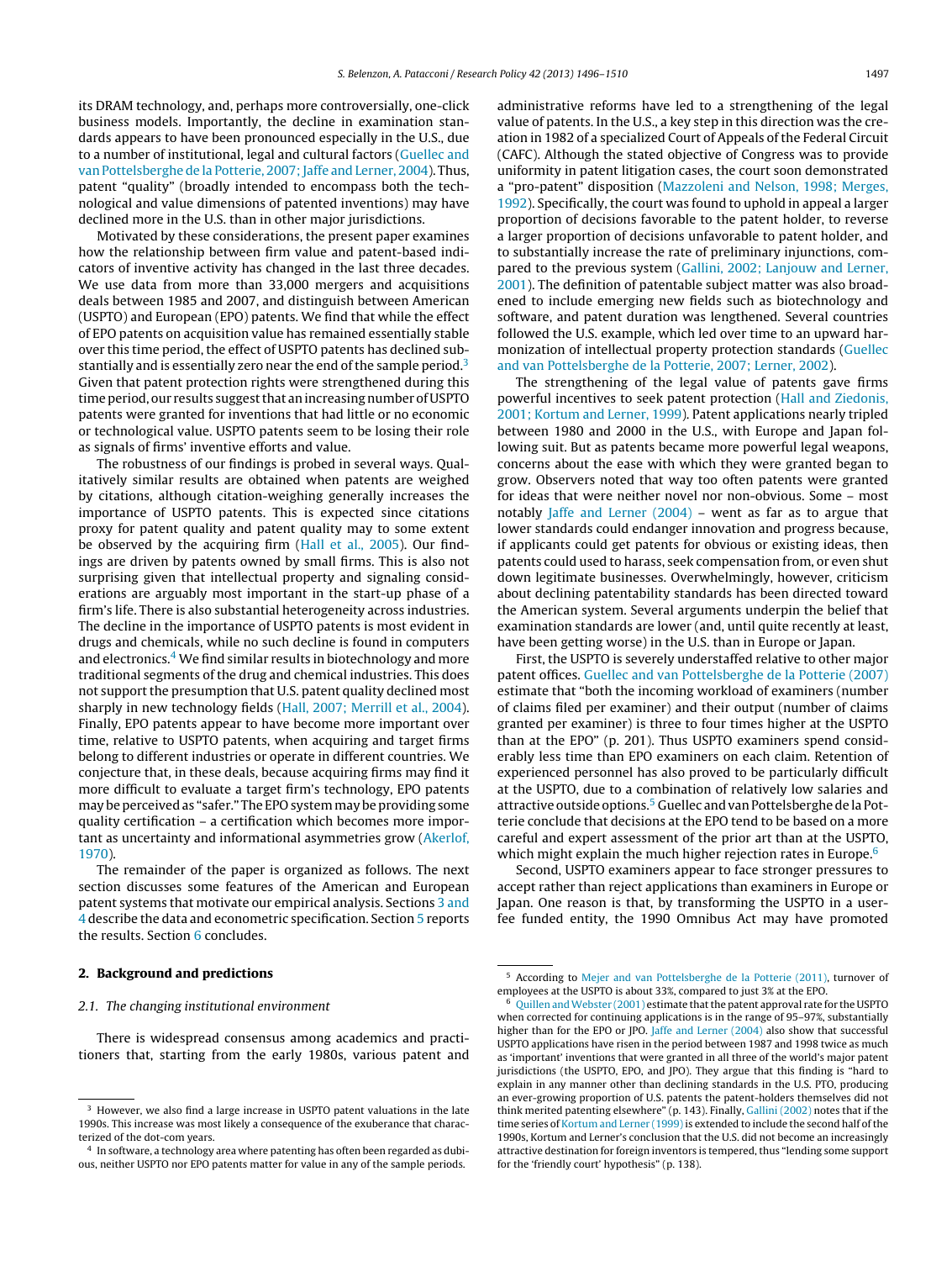a "customer-friendly" mentality. [Jaffe](#page-14-0) [and](#page-14-0) [Lerner](#page-14-0) [\(2004\)](#page-14-0) provide several examples illustrating the dysfunctional effect of such a mentality. Most importantly, USPTO examiners are rewarded according to how fast they process applications. However, since applicants can modify and appeal initially rejected patents, rejections tend to be very time-consuming. Thus, USPTO examiners have strong financial incentives to accept rather than reject applications.

Third, from its inception the EPO allows third parties to challenge claims in a patent for nine months after the patent is granted. This permits additional prior art references to be submitted and allows further verification of the patentability conditions ([Mejer](#page-14-0) [and](#page-14-0) [van](#page-14-0) [Pottelsberghe](#page-14-0) [de](#page-14-0) [la](#page-14-0) [Potterie,](#page-14-0) [2011\).](#page-14-0) In the U.S., by contrast, a similar post-grant review process has only recently been introduced with the 2011 America Invents Act.

Fourth, until quite recently, court decisions have tended to weaken U.S. patentability standards. The CAFC established, for instance, that prior publication obviates novelty only when all the features of an invention have been revealed by a single prior publication,<sup>7</sup> and established "the reasonable expectation of suc-cess" as a lower standard of non-obviousness<sup>8</sup> ([Barton,](#page-14-0) [2000;](#page-14-0) [Lesser](#page-14-0) [and](#page-14-0) [Lybbert,](#page-14-0) [2004\).](#page-14-0) There are also fewer limitations on patentable subject matters in the U.S. than in Europe. Inventions in the areas of software, business methods and genetics, for instance, are generally patentable in the U.S. but not in Europe. The explosion of patent activity in new technology areas has been viewed with particular concern by critics of the USPTO. Examination standards appear to have been too low in these fields (at least initially), due to inexperience on the part of examiners, lack of adequate written prior art documents, and court decisions [\(Merrill](#page-14-0) et [al.,](#page-14-0) [2004;](#page-14-0) [Hall,](#page-14-0) [2007\).](#page-14-0)

Last but not least, patenting costs are much lower in the U.S. than in Europe or Japan. [van](#page-14-0) [Pottelsberghe](#page-14-0) [de](#page-14-0) [la](#page-14-0) [Potterie](#page-14-0) [and](#page-14-0) François [\(2009\)](#page-14-0) estimate that an EPO patent that is renewed for 20 (10) years in 13 member states costs almost 9 (4.6) times as much as a USPTO patent. An obvious effect of low patenting costs is to encourage low-value applications and increase the variance of the patent quality distribution by stretching its bottom tail. Perverse feedback effects can also arise, with low patenting costs exacerbating workload problems. $9$  Moreover, firms may, when they have a choice, start filing strategically, by first applying for USPTO patents and only subsequently, if the inventions turn out to be valuable, for the more expensive EPO patents. Combined, these effects could lead over time to a wider quality gap between EPO and USPTO patents.<sup>10</sup>

# 2.2. Patent portfolio evaluation in M&A: the effect of institutional change

From a financial perspective, the firm can be viewed as a portfolio of investment projects; thus the value of the business as a whole can be computed as the net present value of the cash flows it generates. As mentioned in the Introduction, patents (and by extension patent portfolios) can be positively correlated with firm valuations because (i) they establish exclusionary rights on patented inventions and (ii) provide useful signals about the quality of patented inventions and overall corporate technological strength.

Several studies confirm the usefulness of patent statistics as indicators of firms' inventive efforts and value (e.g., [Griliches,](#page-14-0) [1990\).](#page-14-0) [Deng](#page-14-0) et [al.](#page-14-0) [\(1999\)](#page-14-0) find that the number of patents granted to a firm in a given year and patent citation measures (forward citations and "science link") are strongly associated with subsequent market-to-book ratios. Positive associations between firm value and citation-weighed patent indexes are also found by [Bloom](#page-14-0) [and](#page-14-0) [Van](#page-14-0) [Reenen](#page-14-0) [\(2002\),](#page-14-0) [Hall](#page-14-0) et [al.](#page-14-0) [\(2005\)](#page-14-0) and [Belenzon](#page-14-0) [\(2012\),](#page-14-0) among many others. [Pakes](#page-14-0) [\(1985\)](#page-14-0) demonstrates that an unexpected increase in the number of patents granted to a firm is associated with a large change in market value. Using a comprehensive survey instrument, [Gambardella](#page-14-0) et [al.](#page-14-0) [\(2008\)](#page-14-0) directly ask for information about the perceived value of patents, rather than trying to infer patent values using estimation techniques. They report very high estimates, with the average patent value above EUR10 million, and a median of EUR650 thousand. Lastly, in a sample of pharmaceutical firms, [Narin](#page-14-0) et [al.\(1987\)](#page-14-0) find that patent counts are highly correlated with several measures of corporate technological strength such as the number of new drugs registered, important new drugs approved, scientific articles published, and expert opinions of corporate technical strength.

In this paper, we focus on the contribution of patent portfolios to the valuation of target firms in M&A deals. In evaluating patent portfolios, acquiring firms must take several factors into account. Factors frequently mentioned by practitioners include:(i) changing market conditions and technology cycles, (ii) the level of novelty of the patented inventions, (iii) the strength and breadth of exclusionary rights, (iv) the difficulty of inventing around,  $(v)$  the risks of patent disclosure, (vi) a firm's overall portfolio position (including the potential for further patents), and (vii) bargaining potential [\(Wilson,](#page-14-0) [2007\).](#page-14-0) Moreover, in M&A the value of potential synergies between acquiring and target firms can be partly incorporated into the target firm's price [\(Slusky](#page-14-0) [and](#page-14-0) [Caves,](#page-14-0) [1991\).](#page-14-0) Thus, patent portfolio valuations in M&A may also reflect firm-specific and dealspecific factors, not just the value of the patent portfolio in some absolute sense.

The previous discussion suggests that patent reforms have affected both the level of novelty of the patented inventions and the strength and breadth of exclusionary rights (points (ii) and (iii) in the classification above). We put forward two potentially conflicting hypotheses. The first one states that, because patents have become more potent legal weapons, the effect of both USPTO and EPO patents on corporate valuations has grown stronger in recent times.

**H1 (Strengtheningofpatentprotectionrights).** The relationship between firm value and USPTO and EPO patents has grown stronger in recent times.

The second hypothesis states that, because patent quality appears to have declined more in the U.S. than in Europe, EPO patents may have become over time a more reliable indicator of technological strength than USPTO patents. Thus, the effect of EPO patents on acquisition value in M&A should have become stronger over time, relative to the effect of USPTO patents. Note that it is possible that the quality of USPTO patents may have declined so much as to completely outweigh the potential benefits of stronger patent protection rights. Thus, in contrast to what suggested in Hypothesis 1, the relationship between USPTO patents and firm value may have grown weaker, not stronger, over time.

**H2 (Declining USPTO patent quality).** Over time, EPO patents have become more strongly related to firm value than USPTO patents.

<sup>7</sup> Studiengesellschaft Kohle v. Dart Indus. Inc., 726 F.2d 724 (Fed. Cir. 1984).

<sup>8</sup> Amgen, Inc. v. Chugai Pharmaceutical Co., 927 F.2d 1200 (Fed. Cir. 1991).

 $9\,$  How changes in the patent fee structure can improve the patent quantity-quality tradeoff is an important topic in policy debates, especially after the USPTO raised its fees in 2004. See [Guellec](#page-14-0) [and](#page-14-0) [van](#page-14-0) [Pottelsberghe](#page-14-0) [de](#page-14-0) [la](#page-14-0) [Potterie](#page-14-0) [for](#page-14-0) a [discussion](#page-14-0) [\(2007,](#page-14-0)

[pp.](#page-14-0) [212–213\).](#page-14-0)<br><sup>10</sup> In general, firms have the possibility to seek patent protection in multiple countries, but will only use this possibility for inventions that they deem sufficiently valuable to justify the extra expense. USPTO and EPO patents are in this respect arguably different because, while a USPTO patent may or may not be part of a patent family comprising a number of equivalent patents in different countries, an EPO patent is almost always the result of a decision that the invention is worth the expense of seeking protection in multiple countries, as a single national application would otherwise be less expensive (we thank an anonymous referee for pointing this out to us).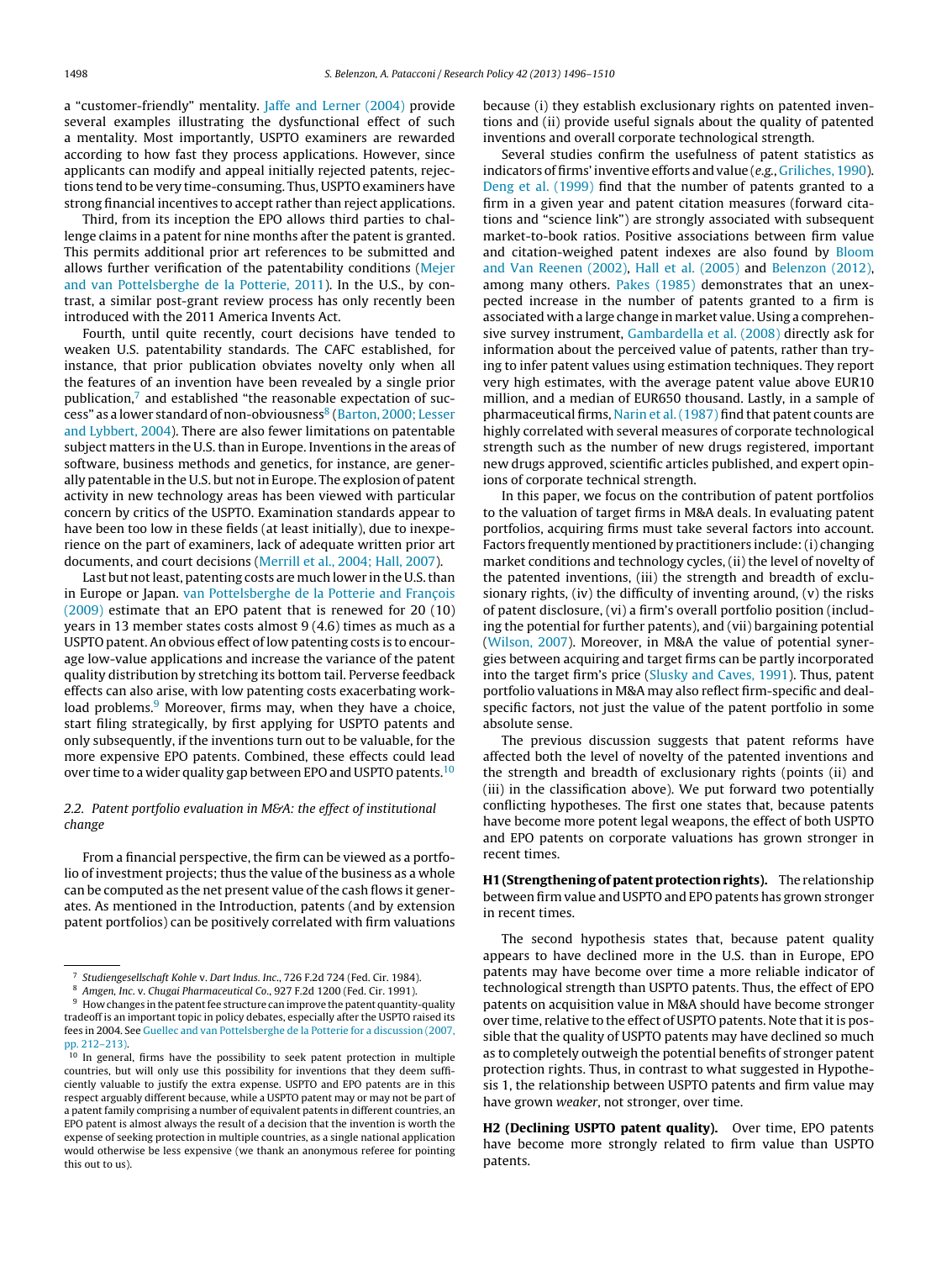<span id="page-3-0"></span>Two additional points are worth emphasizing. First, as discussed above, patent quality in the U.S. may have declined more in new technology areas such as biotechnology, software and business methods than in more traditional areas [\(Barton,](#page-14-0) [2000;](#page-14-0) [Hall,](#page-14-0) [2007\).](#page-14-0) Thus, changes in the importance of USPTO patents over time may not be uniform across sectors. We will distinguish between different technology sectors in the empirical part.

Second, because the economic significance of patents varies tremendously, simple patent counts may be very noisy proxies for the value of a firm's technology. In the empirical part, we will use forward citations to control for the quality of patented inventions.<sup>11</sup> Because our discussion suggests that USPTO patents are more heterogeneous in their quality than EPO patents (and, in particular, that they exhibit a longer tail at the lower end of the quality distribution), we expect citation-weighing to strengthen especially the effect of USPTO patents.

# **3. Data**

This paper combines data from three sources:(i) M&A data from Thomson SDC Platinum, (ii) information on patents from the United States Patent and Trademark Office (USPTO), and (iii) information on patents from the European Patent Office (EPO).

We drop M&A deals that do not report information on value, net total assets and acquired stakes. We also drop deals where the target firm is not from an OECD country, because patent law may vary substantially between developed and developing countries. This leaves us with 30,306 deals. 40% of the targets are American, 20% are British, 7% are Japanese, and the remaining are from other West European countries. We match these firms to our patent datasets. Prior to the acquisition completion year, 4,643 firms have at least one patent in the USPTO or EPO.

[Table](#page-4-0) 1 summarizes descriptive statistics for the main variables used in our analysis. Firm value is computed as the ratio between transaction value and acquired stakes. The average target firm is valued at \$228 million, has \$118 million in total assets, generates \$138 million in annual sales, and makes \$27 million in profits. Two separate patent stocks are constructed: one for USPTO patents and another for EPO patents. We include only patents that are granted prior to the acquisition completion year. Stocks are computed using the perpetual inventory method with a depreciation rate of 15 percent. To control for patent quality, we also construct citationweighed stocks by weighing each patent by the number of citations it receives (excluding self-citations) divided by the average number of citations received by all other patents that are granted by the same patent office in the same year. For each patent, we include only citations from other patents that are granted by the same patent office. That is, for USPTO patents, we only include citations from USPTO patents, and for EPO patents we only include citations from EPO patents. Finally, we construct an aggregate patent measure – total patent stock – which is simply the sum of USPTO and EPO patent stocks for each firm. The average patenting firm (a firm with at least one patent from the USPTO or EPO) has a stock of 14 USPTO patents (a median of 3), and 8 EPO patents (a median of 1).

Since our focus is on how the relationship between patenting and acquisition value has changed over time, [Table](#page-4-0) 2 presents descriptive statistics across time periods. The sample includes both patenting and non-patenting target firms. We split the sample into six time periods. Average firm value is quite stable over time. Average value is \$233 million for the deals completed in the period 1985–1990, and \$249 million for the deals completed in the period 2005–2007. On the other hand, there is a substantial rise in Tobin's  $q$  – the ratio between value and assets – over time. Average Tobin's q is 3.4 for deals completed in 1985–1990, and is 4.9 for deals completed in 2005–2007. Thus intangible assets such as knowledge appear to have become more important over time.

[Table](#page-4-0) 3 examines how key characteristics of target firms have changed over time. On average, 92% of patenting firms have at least one USPTO patent, and 72% have at least one EPO patent. Over time, the share of firms that patent in the USPTO declines but remains very high while the share of firms that patent in the EPO increases substantially from 56% in 1985 to about 77% in 2007. There is a sharp increase in acquisition value in the period 1995–1998, but these high values subsequently return to the overall sample mean. Thus, there is no clear pattern regarding how firm value in these acquisition deals has changed over time. Tobin's  $q$ , on the other hand, increases substantially over time, albeit in a non-monotonic way (it also peaks in 1998). The share of non-American acquisitions also changes substantially over time (not reported in a table). In the whole sample 40% of the acquisitions involve American targets, yet this figures falls from around 69% in 1985 to about a quarter of the deals in 2007. We discuss how this issue may affect the interpretation of our finding in the next section and when presenting the estimation results.

A fact that emerges clearly from our statistics is that valuations were very high during the 1995–1998 period. The most likely explanation for these high valuations is the exuberance that affected investors and stock markets during the dot-com bubble years. This bubble started in March 1995 with the excitement occasioned by Netscape's initial public offering, and terminated in 2000–2001 with the collapse of the NASDAQ Composite index (however, the American economy started losing speed since 1999). To account for possibly inflated corporate valuations during this period, in the rest of the analysis (as in [Table](#page-4-0) 1), we will report separate estimations for the periods 1995–1998 and 1999–2001, which correspond to the boom and bust of the dot-com bubble.

## **4. Econometric analysis**

We estimate the following specification for the value of target firms, both for the whole sample and for different time periods.<sup>12</sup>

$$
\ln Value_{it} = \beta_0 \ln Assets_{it} + \beta_1 \ln(1 + PatUS_{it-1})
$$

$$
+ \beta_2 \ln(1 + PatUU_{it-1}) + \tau_t + \eta_i + c_c + \varepsilon_i.
$$
 (1)

Value $_{it}$  is the value of target firm  $i$  at acquisition completion year  $t$  and is computed as transaction value over acquired equity. Assets<sub>it</sub> is total net assets. PatUS<sub>it−1</sub> and PatEU<sub>it−1</sub> are, respectively, target firm i's USPTO and EPO patent stocks prior to the acquisition completion year.  $\tau_t$ ,  $\eta_i$  and  $c_c$  are complete sets of dummies for acquisition completion years, two digit target industry SIC codes, and target country.  $\varepsilon_i$  is an iid error term. Our main interest is the way the coefficients  $\beta_1$  and  $\beta_2$  change over time. We investigate this in two ways: by interacting USPTO and EPO patent stocks with period dummies, and by estimating separate specifications for different time periods. Because changes in the quality of USPTO and

 $^{\rm 11}\,$  Since the landmark work of [Trajtenberg](#page-14-0) [\(1990\),](#page-14-0) citation-weighed patent indexes have been shown to be strongly correlated with the social value of innovations [\(Trajtenberg,](#page-14-0) [1990\),](#page-14-0) peer evaluation of their technical importance ([Albert](#page-14-0) et [al.,](#page-14-0) [1991\),](#page-14-0) renewal decisions [\(Harhoff](#page-14-0) et [al.,](#page-14-0) [1999;](#page-14-0) [Thomas,](#page-14-0) [1999\),](#page-14-0) and firm value [\(Belenzon,](#page-14-0) [2012;](#page-14-0) [Bloom](#page-14-0) [and](#page-14-0) [Van](#page-14-0) [Reenen,](#page-14-0) [2002;](#page-14-0) [Deng](#page-14-0) et [al.,](#page-14-0) [1999;](#page-14-0) [Hall](#page-14-0) et [al.,](#page-14-0) [2005;](#page-14-0) [Hirschey](#page-14-0) [and](#page-14-0) [Richardson,](#page-14-0) [2004\).](#page-14-0) [Hall](#page-14-0) et [al.](#page-14-0) [\(2005\),](#page-14-0) in particular, find that investors are able to accurately forecast the expected value of patented inventions, as it is later confirmed by future citations. An alternative way to control for patent quality would have been to estimate the private value of patents using annual renewal fees, as in [Schankerman](#page-14-0) [and](#page-14-0) [Pakes](#page-14-0) [\(1986\).](#page-14-0)

<sup>12</sup> [Lerner](#page-14-0) [\(1995\)](#page-14-0) estimates a similar specification.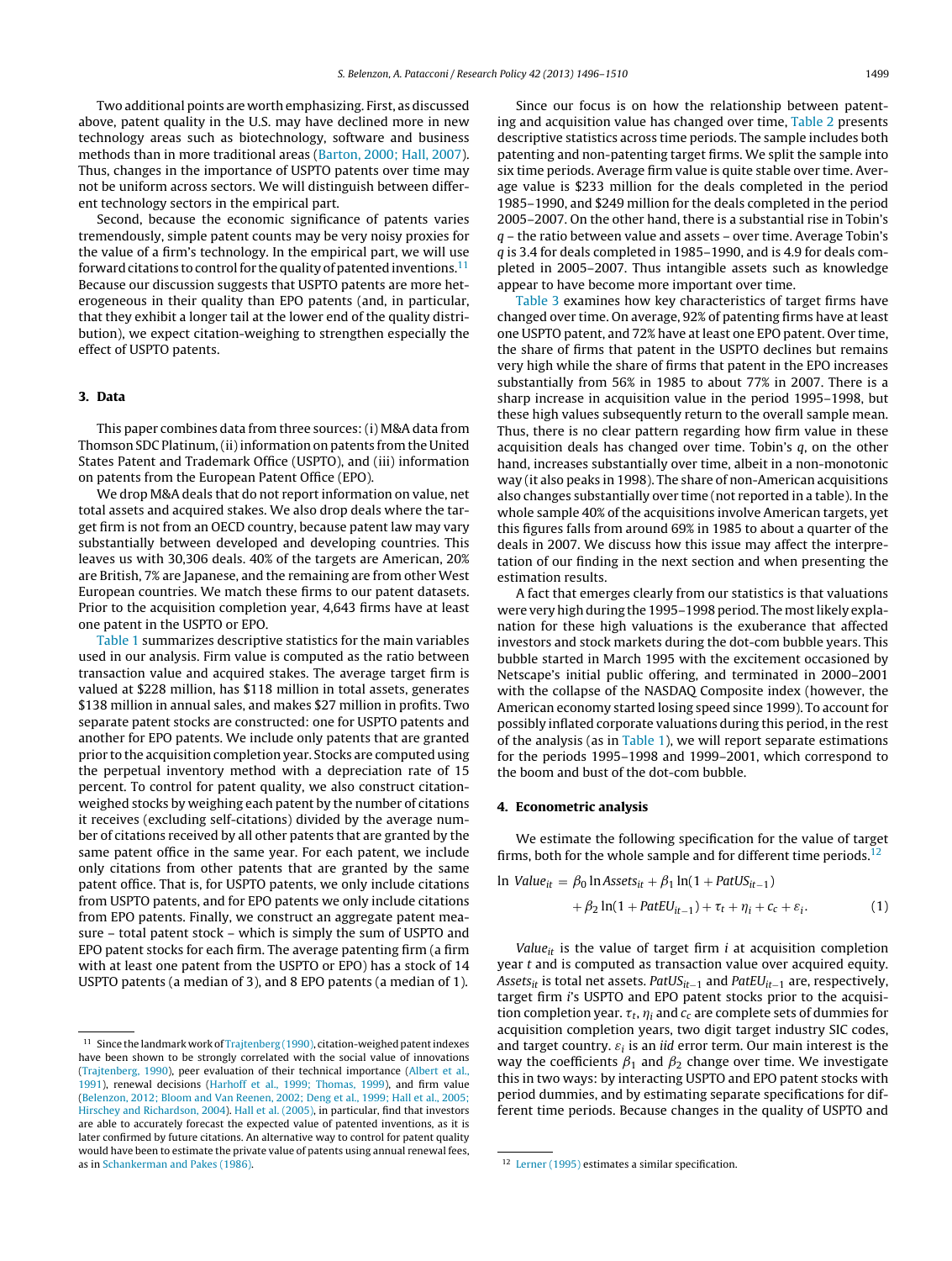#### <span id="page-4-0"></span>**Table 1** Summary statistics for main variables.

| Variable                             | # acquisitions | Mean | Std. dev. | Distribution |                |      |
|--------------------------------------|----------------|------|-----------|--------------|----------------|------|
|                                      |                |      |           | 10th         | 50th           | 90th |
| Target value (\$, mm)                | 30,306         | 228  | 1,102     |              | 60             | 576  |
| Net assets (\$, mm)                  | 30.306         | 118  | 1,890     |              | 30             | 281  |
| Tobin's $q(S, \text{mm})$            | 30.306         | 4.0  | 4.9       | 0.7          | 2.1            | 10.2 |
| Sales (\$, mm)                       | 26.245         | 138  | 197       | 4            | 52             | 416  |
| Profits (\$, mm)                     | 21,714         | 27   | 64        | $-2$         | $\overline{ }$ | 79   |
| % of share acquired                  | 30,306         | 0.58 | 0.42      | 0.04         | 0.71           |      |
| Total patent stock, count            | 4.643          | 22   | 194       | 0.7          | 4              | 42   |
| Total patent stock, cite             | 4,643          | 21   | 161       | 0.4          | 4              | 43   |
| USPTO patent stock, count            | 4,643          | 14.4 | 142.9     | $\Omega$     | 2.6            | 25.5 |
| USPTO patent stock, citation-weighed | 4,643          | 13.9 | 98.6      | 0.2          | 2.0            | 27.9 |
| EPO patent stock, count              | 4,643          | 7.7  | 54.3      | 0.5          | 1.1            | 14.5 |
| EPO patent stock, citation-weighed   | 4,643          | 7.5  | 64.8      | 0.3          | 0.9            | 13.5 |

Notes: This table reports summary statistics for the main variable used in the estimation. The sample includes M&A transactions from SDC Platinum between in the period 1985–2007. Firm value is the ratio between total deal value and acquired equity. Tobin's q is the ratio between firm value and assets. Patent values are reported for firms with at least one USPTO or EPO patent. We weigh patents by citations by dividing the number of citations they receive by the average number of citations received by all patents that are granted by the same patent office in the same year. Robust standard errors are in brackets.

#### **Table 2**

Summary statistics for main variables for different time periods.

| Variable                             | 1985-1990<br>(4.770 deals) |        | 1991-1994<br>$(6,287$ deals) |        | 1995-1998<br>$(6,287$ deals) |        | 1999-2001<br>(4,890 deals) |        | 2002-2004<br>$(2.694$ deals) |        | 2005-2007<br>$(5,420$ deals) |        |
|--------------------------------------|----------------------------|--------|------------------------------|--------|------------------------------|--------|----------------------------|--------|------------------------------|--------|------------------------------|--------|
|                                      | Mean                       | Median | Mean                         | Median | Mean                         | Median | Mean                       | Median | Mean                         | Median | Mean                         | Median |
| Firm value (\$, mm)                  | 233                        | 72     | 194                          | 37     | 222                          | 64     | 262                        | 73     | 204                          | 56     | 249                          | 74     |
| Net assets (\$, mm)                  | 108                        | 37     | 154                          | 19     | 92                           | 31     | 103                        | 33     | 110                          | 38     | 126                          | 29     |
| Tobin's $q$ (\$, mm)                 | 3.4                        | 2.1    | 3.7                          | 1.9    | 3.9                          | 2.1    | 4.4                        | 2.1    | 3.0                          | 1.5    | 4.9                          | 2.7    |
| Sales (\$, mm)                       | 167                        | 74     | 123                          | 40     | 120                          | 42     | 143                        | 55     | 146.4                        | 60.3   | 141.8                        | 58.2   |
| Profits (\$, mm)                     | 42                         | 15     | 23                           | 5      | 27                           |        | 27                         | 8      | 22.9                         | 5.2    | 23.5                         | 5.4    |
| % of share acquired                  | 42.9                       | 78.1   | 61.3                         | 56.3   | 54.7                         | 55.3   | 1.0                        | 65.7   | 56.5                         | 51.3   | 58.2                         | 62.3   |
| USPTO patent stock, count            | 18.5                       | 3.9    | 12.4                         | 3.1    | 10.5                         | 2.7    | 11.9                       | 2.0    | 29.4                         | 1.9    | 9.8                          | 1.6    |
| USPTO patent stock, citation-weighed | 18.3                       | 3.8    | 14.0                         | 2.5    | 13.0                         | 2.2    | 11.0                       | 1.4    | 21.6                         | 1.1    | 8.0                          | 1.1    |
| EPO patent stock, count              | 7.3                        | 0.4    | 8.1                          | 1.4    | 6.0                          | 1.2    | 7.5                        | 1.0    | 12.0                         | 1.2    | 7.5                          | 1.3    |
| EPO patent stock, citation-weighed   | 6.9                        | 0.3    | 7.6                          | 1.1    | 5.5                          | 1.0    | 7.1                        | 0.8    | 13.5                         | 1.0    | 7.4                          | 1.2    |

Notes: This table reports summary statistics for the main variable used in the estimation by main periods. The sample includes M&A transactions from SDC Platinum between in the period 1985–2007. Firm value is the ratio between total deal value and acquired equity. Patent data from the USPTO cover the period 1975–2007, and patents data from the EPO cover the period 1979–2007. We weight patents by citations by dividing the number of citations they receive by the average number of citations received by all patents granted in the same year.

## **Table 3**

Patenting firms across years.

| Year  | # deals | Firm value | Tobin's $q$ | % Patent in the USPTO | % Patent in the EPO |
|-------|---------|------------|-------------|-----------------------|---------------------|
| 1985  | 52      | 388.1      | 2.3         | 100.0                 | 55.8                |
| 1986  | 98      | 510.8      | 3.0         | 98.0                  | 62.2                |
| 1987  | 134     | 322.6      | 3.1         | 98.5                  | 62.7                |
| 1988  | 187     | 319.1      | 2.4         | 95.2                  | 62.0                |
| 1989  | 227     | 381.2      | 3.1         | 95.2                  | 66.1                |
| 1990  | 216     | 393.4      | 3.1         | 94.0                  | 72.2                |
| 1991  | 189     | 275.7      | 2.9         | 91.5                  | 69.8                |
| 1992  | 186     | 278.8      | 3.0         | 94.1                  | 75.8                |
| 1993  | 222     | 278.0      | 3.9         | 89.2                  | 73.9                |
| 1994  | 280     | 254.9      | 3.6         | 94.3                  | 71.4                |
| 1995  | 253     | 466.7      | 4.2         | 96.0                  | 71.1                |
| 1996  | 282     | 312.6      | 3.9         | 94.3                  | 69.5                |
| 1997  | 285     | 390.3      | 5.0         | 96.1                  | 73.3                |
| 1998  | 86      | 639.5      | 4.3         | 94.2                  | 67.4                |
| 1999  | 336     | 275.3      | 4.2         | 90.8                  | 73.8                |
| 2000  | 211     | 306.2      | 4.1         | 92.4                  | 73.5                |
| 2001  | 137     | 213.0      | 3.3         | 93.4                  | 74.5                |
| 2002  | 229     | 296.4      | 2.9         | 90.8                  | 73.8                |
| 2003  | 203     | 179.8      | 2.8         | 91.6                  | 77.8                |
| 2004  | 30      | 598.9      | 4.0         | 93.3                  | 73.3                |
| 2005  | 246     | 308.0      | 4.6         | 85.0                  | 76.8                |
| 2006  | 357     | 342.7      | 3.9         | 82.6                  | 78.2                |
| 2007  | 197     | 358.1      | 3.6         | 83.2                  | 76.6                |
| Total | 4,643   | 329.8      | 3.6         | 91.9                  | 72.1                |

Notes: This table reports the number of patenting firms for each year in our sample. We include only firms that have at least one patent in USPTO or EPO by their acquisition year. Firm value is the ratio between total deal value and acquired equity. Tobin's q is the ratio between firm value and assets. % patent in the USPTO (EPO) is the percentage of firms that have at least one patent in the USPTO (EPO) out of all patenting firms in the same year.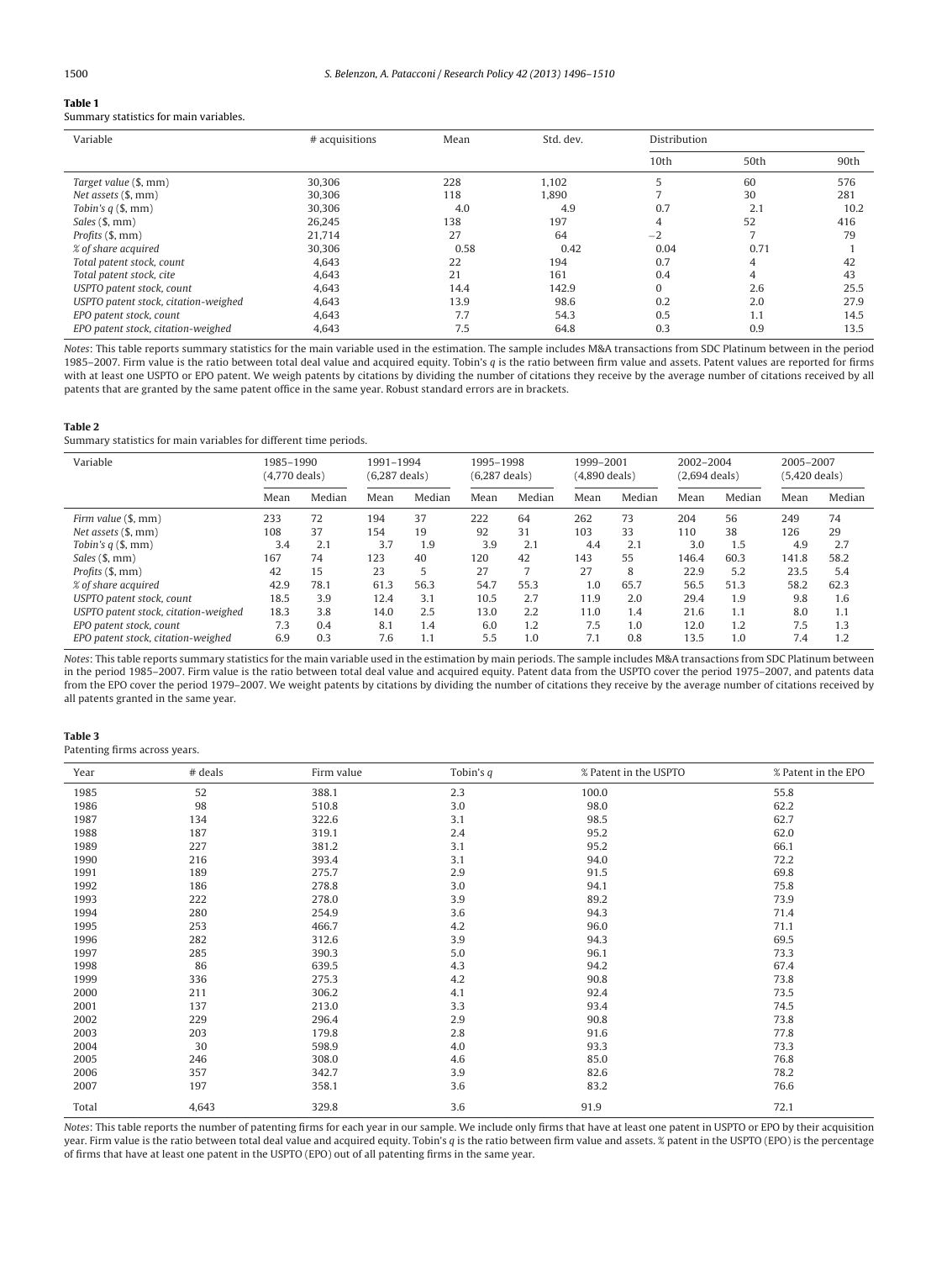<span id="page-5-0"></span>EPO patents may in part drive our results, we will also compare the estimates  $\beta_1$  and  $\beta_2$  for specifications where patents are weighed by citations and specifications where patents are not weighed by citations.13

There are a number of important potential biases that may affect our estimations which are worth discussing before presenting the results.

Afeature of our sample is thatits firm composition changes from one year to another. This leaves our results sensitive to unobserved heterogeneity bias. A concern might be, for instance, that firms that choose to patent in the EPO in the late sample period may be, on average, of higher (unobserved) quality than firms that patent in the EPO in the beginning of the sample period. This means that later in the sample period the correlation between EPO patents and unobserved firm quality is positive, causing an upward bias in  $\beta_2$ . We can check whether this concern is likely to affect our estimates by comparing observed deal characteristics for early and later EPO patentees. For firms that patent in the EPO in the first estimation period, 1985–1990, average deal value is \$395 million, Tobin's q is 2.9, sales are \$242 million, and profits are \$63 million. For firms that patent in the EPO in the last sample period (2005–2007), average value is lower at \$370 million, but Tobin's  $q$  is higher at 4.2. Sales are similar to the early period level at 229, but profits are much lower at \$33 million. From this comparison, it is not clear whether earlier EPO patentees are of lower quality than later ones. Interestingly, we do find that that later EPO patentees benefit from higher Tobin's  $q$  as compared to early EPO patentees. This is consistent with the view that knowledge assets for these firms account for a greater portion of firm value. Our estimation results which are presented below are consistent with this interpretation.

Another potential source of sample selection is industry composition. In the later period of the sample we observe more biotechnology and information technology acquisitions than in earlier periods. If the impact of patents on firm valuation varies across industries, then our key estimates could be biased. Controlling for industry is also important because, as our discussion suggests, patent quality may have declined more in some industries than others. To check the sensitivity of our results to industry variation, we report our main estimation results separately for the main innovative industries in our sample.<sup>14</sup>

Lastly, we observe a sharp decline in the share of American targets in our sample. While in the early periods about 50 percent of targets are American, this percentage drops to about 20 percent in the late sample periods. A similar pattern emerges when looking at patenting firms only (from 60 to 30 percent). This could affect our results, for instance if USPTO patents matter mostly to American firms, but also non-American firms patent at the USPTO. Thus, when presenting the econometric results, we also discuss the robustness of our findings to splitting the sample between American and non-American targets.

#### **5. Estimation results**

### 5.1. "Horse-race" estimation

[Table](#page-6-0) 4 reports the estimation results for the complete sample period. We start with patent measures not weighed by citations (thus, we use the number of patents each firm holds when constructing the EPO and USPTO patent stocks). Column 1 includes logged total patent stock (the log of the sum of USPTO and EPO patent stocks). The elasticity estimate of acquisition value with respect to total patent stock is 0.117 (a standard error of 0.007). Obtaining an elasticity estimate allows us to calculate the increase in acquisition value as a response to a unitary increase in patent stock. For this computation, we use the average acquisition value and average patent stock values for patenting firms in the sample. The elasticity estimate from column 1 implies that increasing total patent stock by one is associated with a \$1.2 million increase in acquisition value.

Columns 2 and 3 add the stocks of USPTO and EPO patents separately. In both cases the coefficient estimates are large and highly significant. In column 4 we estimate a "horse-race" between USPTO and EPO patents. Including both measures in a single regression results in a drop in both coefficient estimates as compared to when each variable is separately included. When both stocks are included, the elasticity of acquisition value with respect to EPO patents is almost twice as large as the elasticity with respect to USPTO patents. Based on the estimates from column 4, raising the EPO patent stock by one unit is associated with a \$2.6 million increase in firm value, compared to a \$0.8 million increase for the USPTO patent stock.

Columns 5–7 report initial robustness checks for the above results. In column 5 we exclude deals in information technology and business services because patentability requirements in these fields vary substantially between the U.S. and Europe. The estimates are not sensitive to removing these industries. In column 6 we include only patenting firms to ensure that our results are not driven by comparing patenting to non-patenting firms. If selection into patenting is correlated with an omitted variable that is related to value, then our patenting variables would be upward-biased. We find the same pattern of results when focusing only on firms with at least one patent. In column 7 we include only deals that are classified as "high-tech" in SDC. Our concern here is that our estimates may be driven by comparing high-tech deals (where patent valuations may be high) to low-tech deals (where patent valuations may be low). The estimates remain stable.

Columns 8–14 present the estimation results when controlling for patent quality using forward citations. Controlling for citations proves important for USPTO patents, but much less so for EPO patents. This is expected under the assumption that USPTO patents are of greater quality heterogeneity than EPO patents. Controlling for citations increases the coefficient estimate for USPTO patents by nearly 30% (from 0.056 to 0.072). Our estimates imply that a unitary increase in citation-weighed EPO and USPTO patent stocks is associated with \$2.3 and \$1.1 million increase in acquisition value, respectively. These estimates still imply large differences in the value of USPTO and EPO patents; however, the difference is considerably lower than when we do not control for citations. Another interesting result is the robustness of the USPTO coefficient in columns 12–14 where we perform the same sensitivity checks as reported in columns 5–7.

Comparing our findings to previous estimates is challenging due to the heterogeneity of methods used and the fact that we are not aware of other studies that focus on acquisition value. These caveats notwithstanding, we provide a few comparisons to leading studies in the field. First, we compare our estimates to [Hall](#page-14-0) et [al.](#page-14-0) [\(2005\).](#page-14-0) Like us, they use firm value to infer patent value (however, we use acquisition value, while they use stock market

<sup>&</sup>lt;sup>13</sup> An important caveat is in order. A premise of our analysis is that patent citations are a useful proxy for patent quality. However, because the citations a patent receives accumulate over time, patent quality is likely to be measured with error toward the end of the estimation period. If the EPO provides some quality reassurance because few "bad" patents are granted by the EPO, then  $\beta_2$  is likely to be higher (and  $\beta_1$  lower) in the last years of the estimation period even if patents are weighted by citations, simply because of citation-truncation. Yet, finding that USPTO patents become less valuable before the end of the estimation period (as we do, see [Table](#page-8-0) 5, columns 4–5 and 10–11) suggests that truncation is not likely to completely drive our results.

<sup>&</sup>lt;sup>14</sup> We also checked how the representation of different industries changes throughout our sample period. We focused on drugs and chemicals because patenting is very important in these industries; thus changes in representation over time have the potential to affect our estimates. We did not find substantial variation in the representation of these industries in our sample over time. In 1985, 4.6% of the deals are in drugs and chemicals. In 2007, the proportion is 5.0%.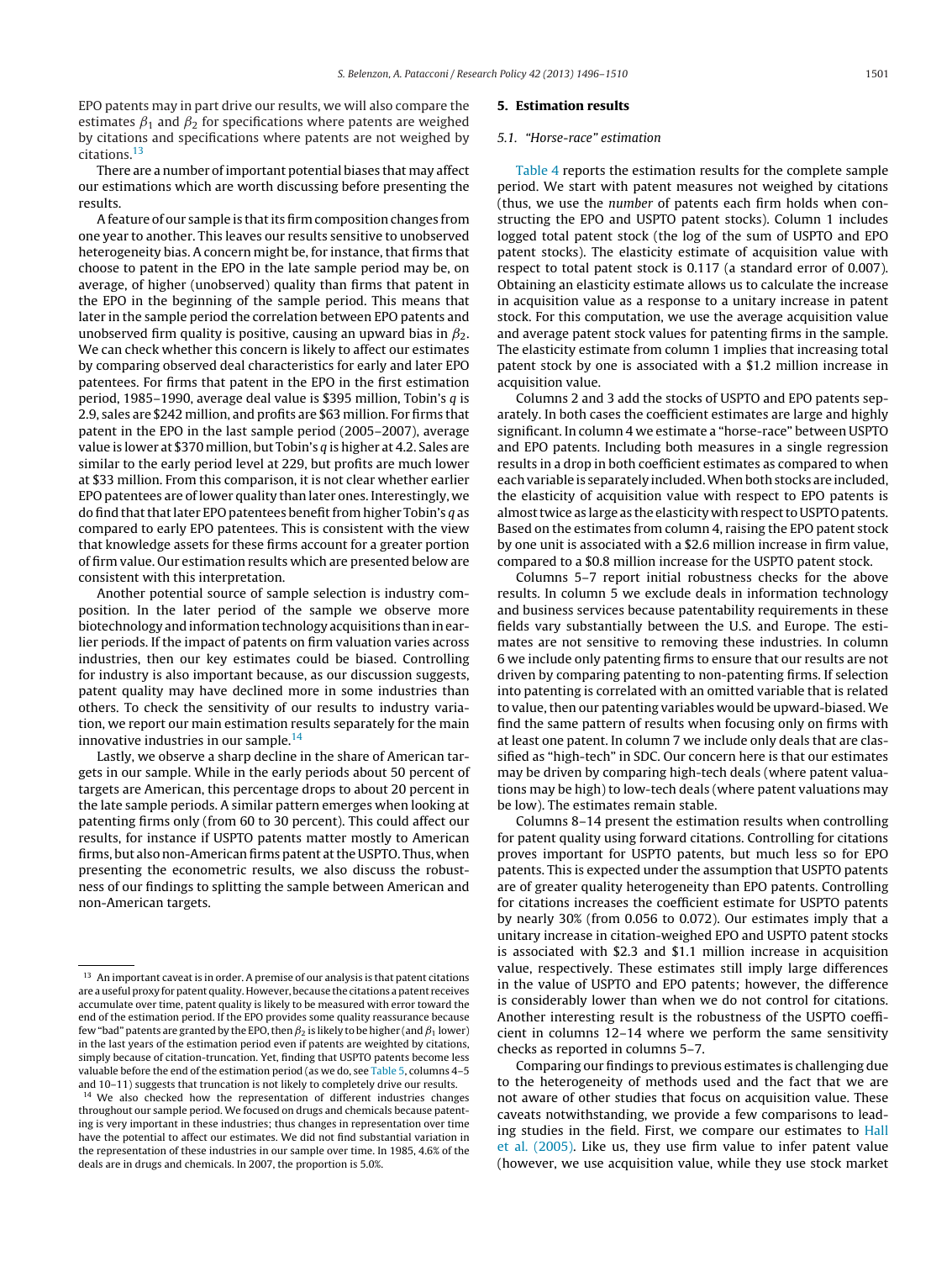# <span id="page-6-0"></span>Patents and firm value.

| Dependent variable: ln(Firm value)    |                       |                                         |         |          |               |                     |                |                       |                              |            |         |                      |                      |                   |
|---------------------------------------|-----------------------|-----------------------------------------|---------|----------|---------------|---------------------|----------------|-----------------------|------------------------------|------------|---------|----------------------|----------------------|-------------------|
|                                       | (1)                   | (2)                                     | (3)     | (4)      | (5)           | (6)                 | (7)            | (8)                   | (9)                          | (10)       | (11)    | (12)                 | (13)                 | (14)              |
|                                       |                       | Patent count (not weighed by citations) |         |          |               |                     |                |                       | Patents weighed by citations |            |         |                      |                      |                   |
|                                       | All                   | All                                     | All     | All      | Exc. IT firms | At least one patent | Only High-Tech | All                   | All                          | All        | All     | Exc. IT firms        | At least one patent  | Only High-Tech    |
| $ln(1 + Total$ Patent Stock $)_{t-1}$ | $0.117$ **<br>(0.007) |                                         |         |          |               |                     |                | $0.122$ **<br>(0.007) |                              |            |         |                      |                      |                   |
| $ln(1 + USPTO$ Patent                 |                       | 0.117                                   |         | $0.056*$ | $0.056*$      | 0.048               | $0.050^*$      |                       | 0.125                        |            | 0.075   | 0.076                | $0.072$ <sup>*</sup> | 0.072             |
| $Stock)_{t-1}$                        |                       | (0.008)                                 |         | (0.012)  | (0.012)       | (0.015)             | (0.012)        |                       | (0.008)                      |            | (0.011) | (0.012)              | (0.012)              | (0.012)           |
| $ln(1 + EPO$ Patent                   |                       |                                         | 0.148   | 0.100    | 0.093         | 0.090               | 0.097          |                       |                              | $0.152$ ** | 0.086   | 0.079                | $0.080^{\degree}$    | $0.080^{\degree}$ |
| $Stock)_{t-1}$                        |                       |                                         | (0.010) | (0.014)  | (0.014)       | (0.014)             | (0.014)        |                       |                              | (0.010)    | (0.014) | (0.014)              | (0.014)              | (0.014)           |
| In(Net assets)                        | 0.713                 | 0.714                                   | 0.715   | 0.713    | 0.727         | $0.716^{*}$         | $0.710*$       | 0.712                 | 0.714                        | 0.715      | 0.713   | $0.727$ <sup>*</sup> | 0.709                | $0.709*$          |
|                                       | (0.004)               | (0.004)                                 | (0.004) | (0.004)  | (0.005)       | (0.012)             | (0.005)        | (0.004)               | (0.004)                      | (0.004)    | (0.004) | (0.005)              | (0.005)              | (0.005)           |
| Two-digit industry dummies            | Yes                   | Yes                                     | Yes     | Yes      | Yes           | Yes                 | Yes            | Yes                   | Yes                          | Yes        | Yes     | Yes                  | Yes                  | Yes               |
| Country target dummies                | Yes                   | Yes                                     | Yes     | Yes      | Yes           | Yes                 | Yes            | Yes                   | Yes                          | Yes        | Yes     | Yes                  | Yes                  | Yes               |
| Acquisition year dummies              | Yes                   | Yes                                     | Yes     | Yes      | Yes           | Yes                 | Yes            | Yes                   | Yes                          | Yes        | Yes     | Yes                  | Yes                  | Yes               |
| $R^2$                                 | 0.680                 | 0.679                                   | 0.679   | 0.679    | 0.689         | 0.683               | 0.653          | 0.680                 | 0.679                        | 0.679      | 0.680   | 0.690                | 0.653                | 0.653             |
| Observations                          | 30,306                | 30,306                                  | 30,306  | 30,306   | 26,532        | 4.643               | 24,010         | 30,306                | 30,306                       | 30,306     | 30,306  | 26,532               | 24,010               | 24,010            |

Notes: This table reports the results of OLS regressions that examine the relationship between patent stocks and firm value. The sample includes M&A transactions from SDC Platinum between in the period 1985–2007. Patent data from the USPTO covers the period 1975–2007, and patents data from the EPO covers the period 1979–2007. In Columns 8–14 we weigh patents by citations. We divide the number of citations they receive by the average number of citations received by all patents granted by the same patent office in the same year. Columns 5 and 12 exclude firms the operate in fields of information technologies or business services. Robust standard errors brackets.

\* Significant at 5%.

\*\* Significant at 1%.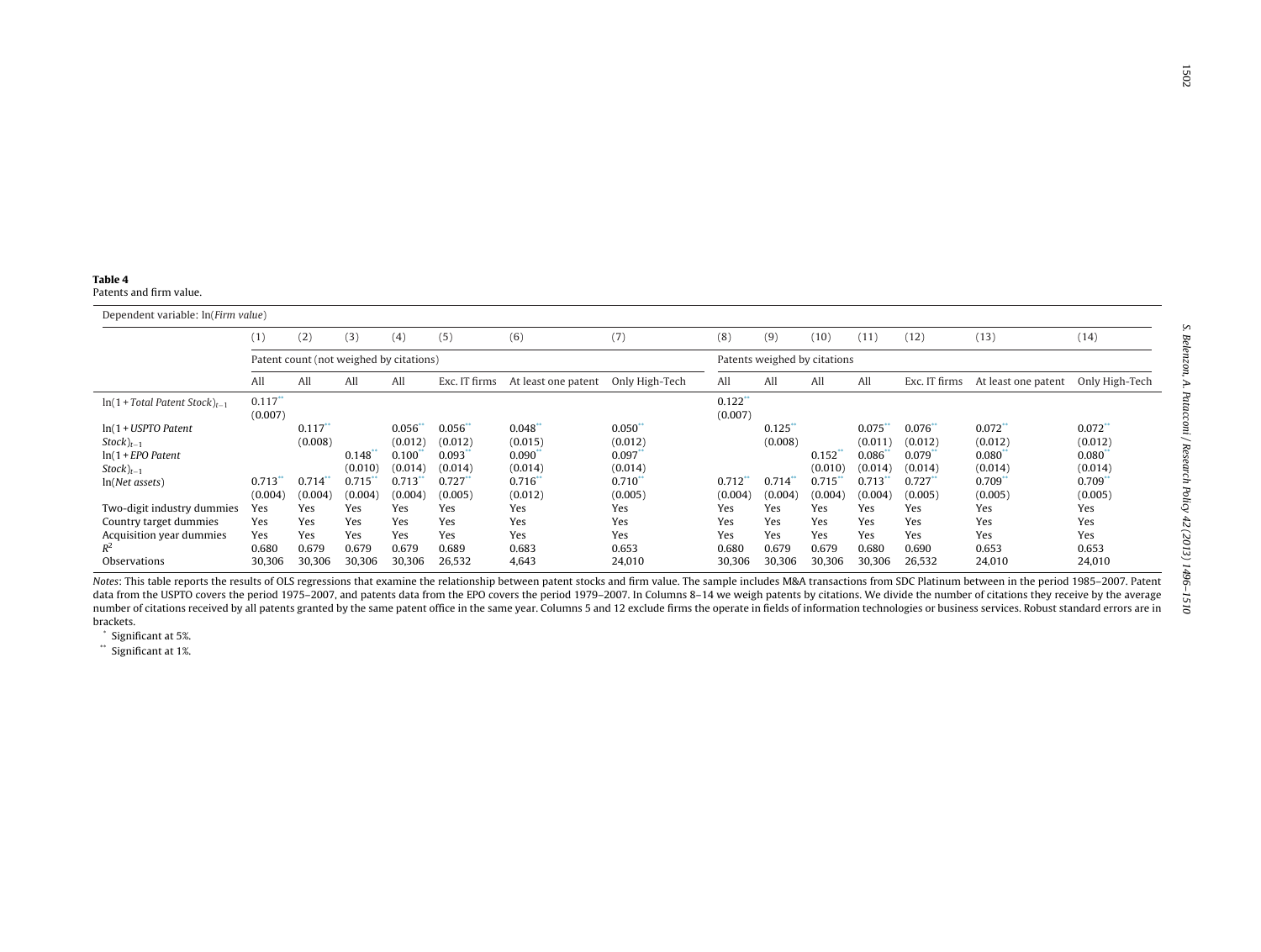data). They report a citations elasticity of about 0.03, while we find a much higher (citation-weighed) elasticity of 0.122. It is important to note, however, that [Hall](#page-14-0) et [al.](#page-14-0) [\(2005\)](#page-14-0) also control for R&D – information which we do not have. Thus, our estimated elasticity is likely to be picking the R&D effect as well (for instance, an increase in non-patented knowledge). Interestingly, our estimates become much closer to those of [Hall](#page-14-0) et [al.](#page-14-0) [\(2005\)](#page-14-0) when considering the highly-cited patents in their sample, and actually become lower than their estimates for firms with extremely large numbers of citations per patent. Our estimates are also much higher that previous estimates obtained from patent renewal data. For example, using renewal data on European patents, [Pakes](#page-14-0) [\(1986\)](#page-14-0) and [Schankerman](#page-14-0) [and](#page-14-0) [Pakes](#page-14-0) [\(1986\)](#page-14-0) report very low value estimates ranging from \$847 to \$19,124 (in 1980 prices). However, the renewal approach only captures the "patent premium" – the increment to the value of an innovation which is realized by patenting it – not the overall value of a patented invention. The latter is what we measure. Estimates using renewal data may also be downward biased because extremely valuable patents may not be properly accounted for ([Harhoff](#page-14-0) et [al.,](#page-14-0) 2003; Arora et al., [2008\).](#page-14-0) Our estimates are much closer to those obtained by [Gambardella](#page-14-0) et [al.](#page-14-0) [\(2008\)](#page-14-0) using the comprehensive PATVAL survey on the value of European patents. The PATVAL survey directly asked for information of the perceived value of patents, rather than trying to infer value using different estimation techniques. The authors report very high value estimates, with average patent value of above EUR10 million, and a median of EU650 thousand. Our estimates are quite close to their survey median value.

## 5.2. Variation over time

Next, we study how the value of USPTO and EPO patents has changed over time. For this purpose we estimate several "horserace" specifications for different periods in our sample. The time periods are constructed trying to even the distribution of number of deals over time, while also isolating some specific historical factors (the dot-com bubble in 1995–1998 and its burst in 2000–2001) that are evident in our descriptive statistics.

[Table](#page-8-0) 5 presents the estimation results. Two specifications are provided: flexible specifications where we split the sample by periods, and specifications where we include an exhaustive set of interactions between the period dummies and USPTO and EPO patent stocks. We begin with the case when patents are not weighed by citations (columns 1–6). A clear pattern emerges. USPTO patents are important in the first sample period 1985–1990, but subsequently have no significant effect on acquisition value, except than in the dot-com bubble years 1995–1998. By contrast, the effect of EPO patents is always large and significant from 1991 to 2007 (columns 1–5).

Estimation using a pooled regression (column 6) confirms these results. EPO patents have a stable effect on value: we cannot reject the hypothesis that the EPO period interactions are different from one another ( $p$ -value = 0.82). Yet, we can strongly reject the hypothesis that they are jointly equal to zero (p-value < 0.001). On the other hand, USPTO patents do not have a robust effect on acquisition value, and starting from 1991, with the exception of the 1995–1998 period, their effect on acquisition value is statistically zero. The importance of EPO patents, relative to USPTO patents, clearly increases over time. In the first sample period, the difference between EPO and USPTO coefficient estimates is 0.017. The same difference in the final sample period is 0.120.

A similar pattern emerges when patents are weighed by citations (columns 7–12). USPTO patents matter for value in the first three sample periods (1985–1998), but their effect completely disappears in the 1999–2007 period. In contrast, EPO patents, which do not have a significant effect on value in the first period



**Fig. 1.** (a) Time-varying coefficient estimates on USPTO and EPO patent stocks. Patents are no weighed by citations. (b) Time-varying coefficient estimates on USPTO and EPO patent stocks. Patents are not weighed by citations.

(1985–1990), become the dominant technology indicator in the late sample periods (1999–2007).15

Comparing weighed and un-weighed specifications shows that citation-weighing bolsters the effect of the USPTO patents in the early sample periods. That is what one would expect if the quality of USPTO patents is very heterogeneous. However, even in the citation-weighed specifications, the coefficient on USPTO patents drops to zero in the late sample periods. A possible explanation is that because citations accumulate over time, patent quality may be measured with large error near the end of the sample period. Thus citation-weighing may not be a particularly good way to control for patent quality in the last few years of our sample. The effect of EPO patents, by contrast, always remains very strong, both in the un-weighed and weighed regressions. Fig. 1 graphically illustrates the results from columns 6 and 12.

Overall, the results do not support the hypothesis that stronger patent protection rights led to higher valuations for USPTO and EPO patents (Hypothesis 1). There is some evidence that EPO patents became more valuable in the last two sample periods (2002–2004 and 2005–2007); however, USPTO patent coefficients certainly did not rise. The results appear to be more consistent with the

<sup>15</sup> Total patents stock – the sum of USPTO and EPO stocks – has a very stable effect over time (not presented in the table). The coefficient estimate on the (citationweighed) total patents stock in the period 1985–1990 is 0.102, compared to a value of 0.122 in the 2002–2007 period.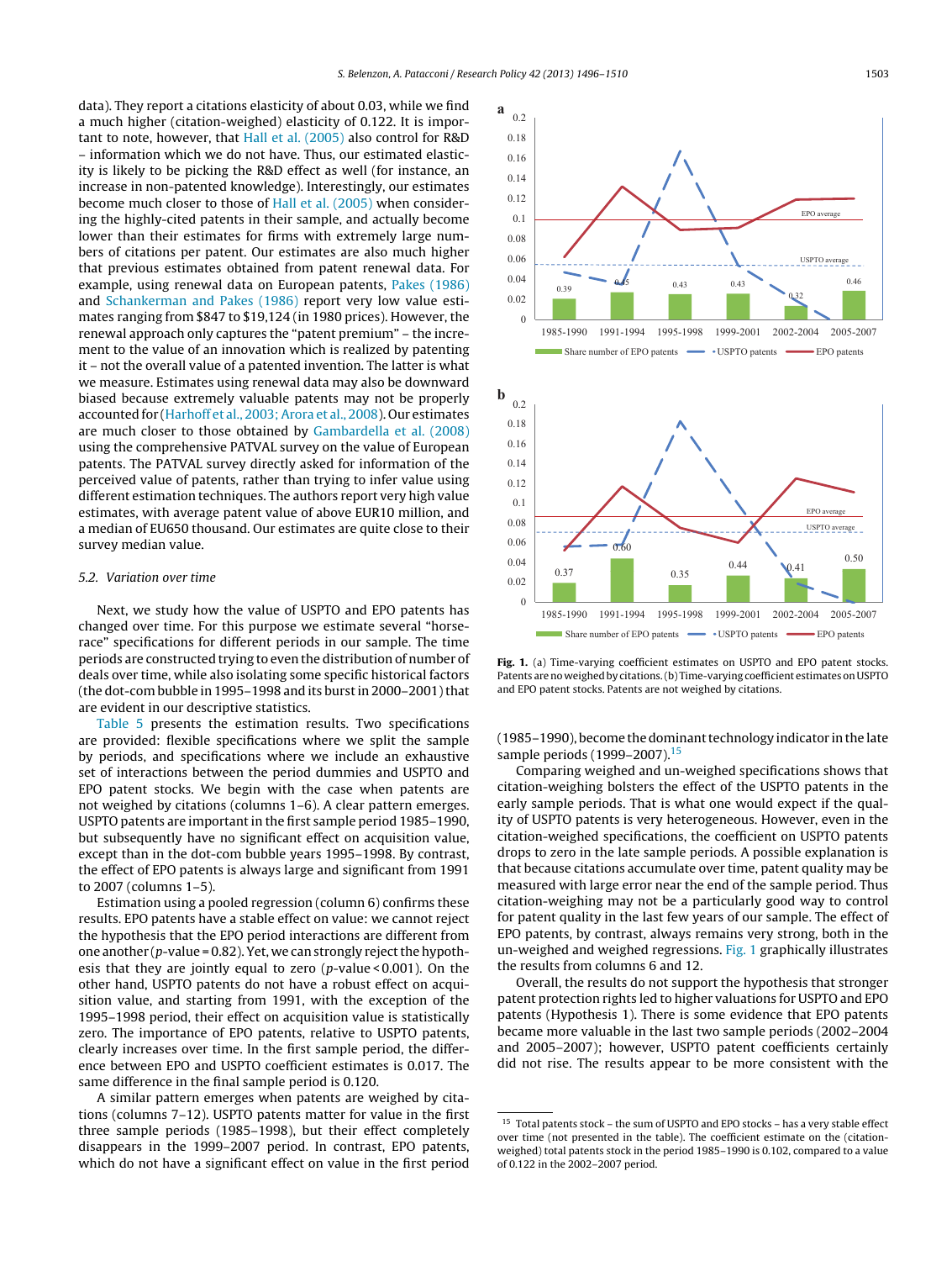#### <span id="page-8-0"></span>**Table 5**

Patents and firm value over time.

| Dependent variable: ln(Firm value)                                                                                               |                                           |                                         |                                                |                                           |                                         |                                        |                                      |                                           |                                           |                                                          |                                         |                                                     |                                         |                                      |
|----------------------------------------------------------------------------------------------------------------------------------|-------------------------------------------|-----------------------------------------|------------------------------------------------|-------------------------------------------|-----------------------------------------|----------------------------------------|--------------------------------------|-------------------------------------------|-------------------------------------------|----------------------------------------------------------|-----------------------------------------|-----------------------------------------------------|-----------------------------------------|--------------------------------------|
|                                                                                                                                  | (1)                                       | (2)                                     | (3)                                            | (4)                                       | (5)                                     | (5)                                    | (6)                                  | (7)                                       | (8)                                       | (9)                                                      | (10)                                    | (11)                                                | (12)                                    | (13)                                 |
|                                                                                                                                  |                                           | Patent count (not weighed by citations) |                                                |                                           |                                         |                                        |                                      |                                           | Patents weighed by citations              |                                                          |                                         |                                                     |                                         |                                      |
|                                                                                                                                  | 1985-1990                                 | 1991-1994                               | 1995-1998                                      | 1999-2001                                 | 2002-2004                               | 2005-2007                              | All                                  | 1985-1990                                 | 1991-1994                                 | 1995-1998                                                | 1999-2001                               | 2002-2004                                           | 2005-2007                               | All                                  |
| $ln(1 + USPTO$ Patent<br>$Stock)_{t-1}$<br>$ln(1 + EPO$ Patent<br>$Stock)_{t-1}$<br>$ln(1 + USPTO$ Patent Stock $)_{t-1} \times$ | $0.073$ **<br>(0.018)<br>0.056<br>(0.023) | 0.033<br>(0.030)<br>0.125<br>(0.033)    | $0.103$ **<br>(0.030)<br>$0.087$ **<br>(0.030) | 0.032<br>(0.036)<br>$0.107$ **<br>(0.041) | 0.032<br>(0.052)<br>$0.134*$<br>(0.063) | 0.003<br>(0.034)<br>0.149''<br>(0.039) |                                      | $0.084$ **<br>(0.017)<br>0.043<br>(0.024) | $0.064$ **<br>(0.028)<br>0.103<br>(0.033) | $0.125$ **<br>(0.030)<br>$0.069$ <sup>*</sup><br>(0.031) | 0.056<br>(0.033)<br>$0.094*$<br>(0.038) | 0.041<br>(0.047)<br>$0.138$ <sup>*</sup><br>(0.059) | 0.014<br>(0.034)<br>$0.143*$<br>(0.039) |                                      |
| $1985 <$ Year $<$ 1990                                                                                                           |                                           |                                         |                                                |                                           |                                         |                                        | 0.046"                               |                                           |                                           |                                                          |                                         |                                                     |                                         | $0.055$ **                           |
| $1991 \leq Year \leq 1994$                                                                                                       |                                           |                                         |                                                |                                           |                                         |                                        | (0.017)<br>0.036<br>(0.030)          |                                           |                                           |                                                          |                                         |                                                     |                                         | (0.016)<br>0.059<br>(0.027)          |
| $1995 \leq$ Year $\leq$ 1998                                                                                                     |                                           |                                         |                                                |                                           |                                         |                                        | 0.169"<br>(0.028)                    |                                           |                                           |                                                          |                                         |                                                     |                                         | 0.185<br>(0.028)                     |
| $1999 \leq Year \leq 2001$                                                                                                       |                                           |                                         |                                                |                                           |                                         |                                        | 0.053<br>(0.033)                     |                                           |                                           |                                                          |                                         |                                                     |                                         | 0.099<br>(0.031)                     |
| $2002 \leq$ Year $\leq$ 2004                                                                                                     |                                           |                                         |                                                |                                           |                                         |                                        | $-0.003$                             |                                           |                                           |                                                          |                                         |                                                     |                                         | $-0.000$                             |
| $2005 \leq$ Year $\leq$ 2007                                                                                                     |                                           |                                         |                                                |                                           |                                         |                                        | (0.048)<br>$-0.012$<br>(0.033)       |                                           |                                           |                                                          |                                         |                                                     |                                         | (0.044)<br>$-0.000$<br>(0.033)       |
| $ln(1 + EPO$ Patents Stock) <sub>t-1</sub> ×<br>$1985 \leq$ Year $\leq$ 1990                                                     |                                           |                                         |                                                |                                           |                                         |                                        | $0.063$ **                           |                                           |                                           |                                                          |                                         |                                                     |                                         | 0.053                                |
| $1991 \leq Year \leq 1994$                                                                                                       |                                           |                                         |                                                |                                           |                                         |                                        | (0.024)<br>0.131<br>(0.033)          |                                           |                                           |                                                          |                                         |                                                     |                                         | (0.025)<br>$0.114$ **<br>(0.032)     |
| $1995 \leq$ Year $\leq$ 1998                                                                                                     |                                           |                                         |                                                |                                           |                                         |                                        | 0.086"                               |                                           |                                           |                                                          |                                         |                                                     |                                         | $0.072$ **                           |
| $1999 \leq Year \leq 2001$                                                                                                       |                                           |                                         |                                                |                                           |                                         |                                        | (0.030)<br>0.092<br>(0.040)          |                                           |                                           |                                                          |                                         |                                                     |                                         | (0.031)<br>0.061"<br>(0.038)         |
| $2002 \leq$ Year $\leq$ 2004                                                                                                     |                                           |                                         |                                                |                                           |                                         |                                        | 0.139''<br>(0.059)                   |                                           |                                           |                                                          |                                         |                                                     |                                         | $0.144$ **<br>(0.054)                |
| $2005 \leq$ Year $\leq$ 2007                                                                                                     |                                           |                                         |                                                |                                           |                                         |                                        | 0.118<br>(0.038)                     |                                           |                                           |                                                          |                                         |                                                     |                                         | $0.110^{*}$<br>(0.037)               |
| ln(Net assets)                                                                                                                   | $0.734$ **<br>(0.011)                     | 0.711<br>(0.009)                        | 0.726<br>(0.010)                               | $0.711$ **<br>(0.010)                     | $0.751$ **<br>(0.014)                   | $0.674$ **<br>(0.010)                  | $0.713$ <sup>*</sup><br>(0.004)      | $0.734$ **<br>(0.011)                     | $0.711$ **<br>(0.009)                     | $0.725$ **<br>(0.010)                                    | $0.711$ **<br>(0.010)                   | $0.751$ **<br>(0.014)                               | $0.674$ **<br>(0.010)                   | $0.713$ **<br>(0.004)                |
| Two-digit industry dummies<br>Country target dummies<br>Acquisition year dummies<br>$R^2$<br>Observations                        | Yes<br>Yes<br>Yes<br>0.726<br>4,770       | Yes<br>Yes<br>Yes<br>0.693<br>6,287     | Yes<br>Yes<br>Yes<br>0.686<br>6,245            | Yes<br>Yes<br>Yes<br>0.671<br>4.890       | Yes<br>Yes<br>Yes<br>0.683<br>2.694     | Yes<br>Yes<br>Yes<br>0.664<br>5.420    | Yes<br>Yes<br>Yes<br>0.680<br>30,306 | Yes<br>Yes<br>Yes<br>0.726<br>4,770       | Yes<br>Yes<br>Yes<br>0.693<br>6,287       | Yes<br>Yes<br>Yes<br>0.686<br>6.245                      | Yes<br>Yes<br>Yes<br>0.671<br>4,890     | Yes<br>Yes<br>Yes<br>0.683<br>2,694                 | Yes<br>Yes<br>Yes<br>0.664<br>5.420     | Yes<br>Yes<br>Yes<br>0.680<br>30,306 |

Notes: This table reports the results of OLS regressions that examine the relationship between patents and firm value in different time periods. Robust standard errors are in brackets.

\* Significant at 5%. \*\* Significant at 1%.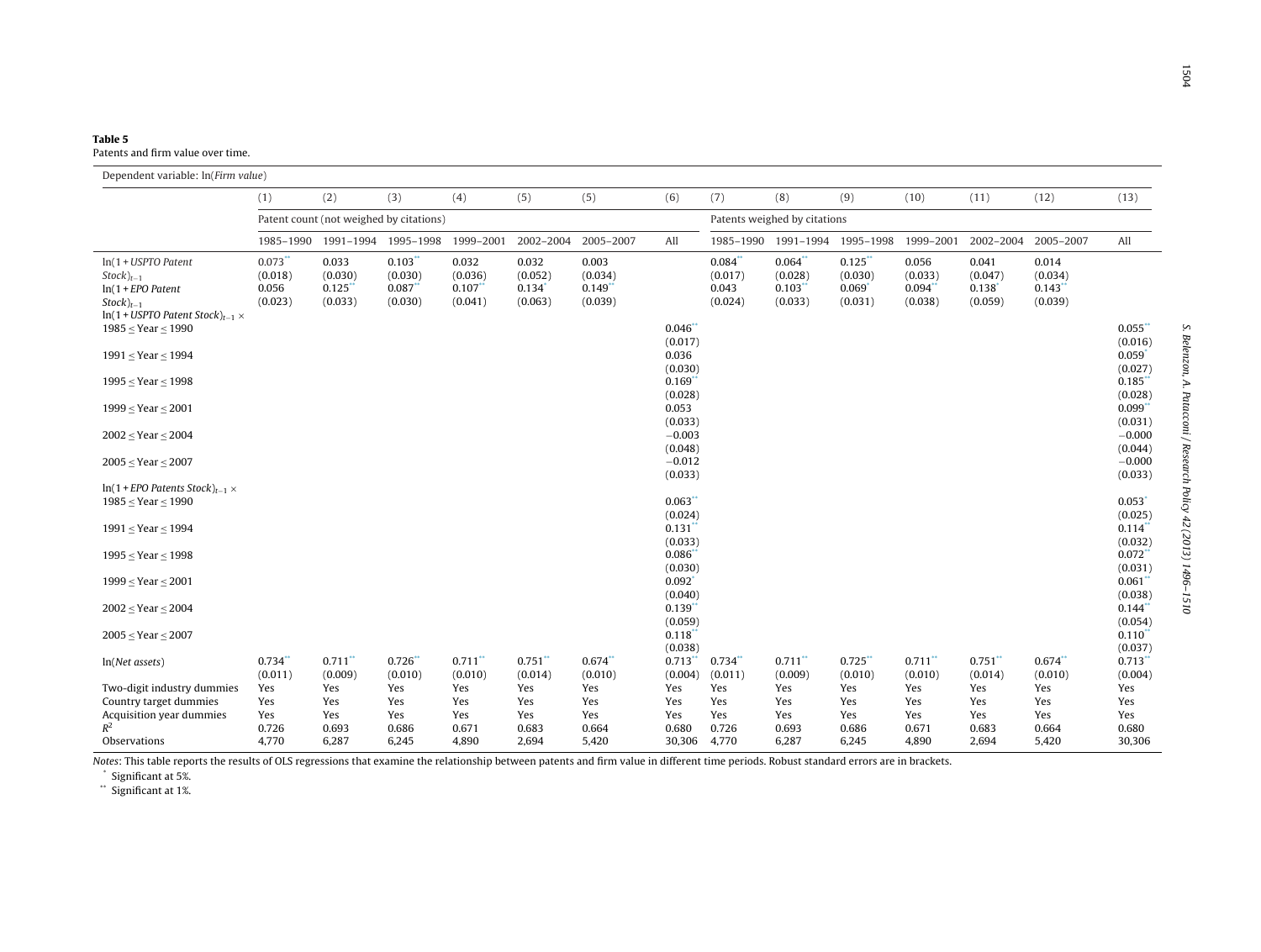<span id="page-9-0"></span>hypothesis that USPTO patent quality and valuations declined over time (Hypothesis 2).

Using the estimates from column 13, we can again calculate patent values for different time periods separately for USPTO and EPO patents. In the first estimation period, 1985–1990, a unitary increase in USPTO patent stock leads to a \$765 thousand increase in acquisition value. In the third period, 1995–1998, where USPTO patents seem to be the most valuable, the same unitary increase leads to a \$2.8 million rise in acquisition value. This value, however, drops to zero in the 2002–2007 period. EPO patents exhibit a much more stable correlation with acquisition value. In the first estimation period, 1985–1990, a unitary increase in the stock of EPO patents leads to a \$1.4 million increase in value. This value rises to \$3.1 million in the second period 1991–1994, which is the same value that is obtained in the last estimation period (2005–2007).

In unreported specifications, we repeated the analysis in [Table](#page-8-0) 5 for patenting firms only, for firms classified as high-tech by SDC, and excluding IT and business services. The same pattern of results continues to hold.16

## **6. Robustness**

The previous analysis uncovered two important findings: (i) over time, EPO patents become more valuable relative to USPTO patents, and (ii) the effect of USPTO patents on acquisition value completely disappears in the late sample periods. In this section we explore the robustness of these findings by splitting the sample according to different criteria. Due to the fewer degrees-of-freedom associated with such experimentation, the sample is split into fewer time periods.

## 6.1. Target firm size

Patentsplay aparticularly important role inthe start-upphase of a firm's life [\(Long,](#page-14-0) [2002\).](#page-14-0) They protect young, small firms from competition by industry leaders ([Teece,](#page-14-0) [1986\).](#page-14-0) To potential investors, they provide "evidence that the company is well managed, is at a certain stage in development, and has defined and carved out a market niche" [\(Lemley,](#page-14-0) [2001](#page-14-0) , pp. 1505–1506). Not surprisingly, therefore, venture capitalists, business angels and corporate investors increasingly base their investment decisions on IP considerations [\(Kortum](#page-14-0) [and](#page-14-0) [Lerner,](#page-14-0) [2000\).](#page-14-0)

Table 6 examines the extent to which our results are driven by differences in target firm size. We classify a firm as small if its sales fall in the lowest quartile of the sales distribution, and as large if its sales fall in the highest quartile. Consistent with the idea that patents matter the most for small firms, our results hold only in the small-firm sample. For large firms we find no evidence that patents (either USPTO or EPO) matter for valuation, and there is no important temporal variation in their importance. By contrast, EPO patents strongly correlate with the valuation of small firms, especially in the last sample period when they are almost as important for valuation as net assets. The effect of USPTO patents on small

| Low sales vs. high sales firms.                                                      |         |                                                 |                                                 |                                                 |                                                 |                                                                                                                                                   |                                                                          |                                                        |                                                                                          |                                                                                                                  |                                                                                                                                     |                                                                   |                                                                                                                           |                                                                                                      |                                                                                                                |                                                                  |
|--------------------------------------------------------------------------------------|---------|-------------------------------------------------|-------------------------------------------------|-------------------------------------------------|-------------------------------------------------|---------------------------------------------------------------------------------------------------------------------------------------------------|--------------------------------------------------------------------------|--------------------------------------------------------|------------------------------------------------------------------------------------------|------------------------------------------------------------------------------------------------------------------|-------------------------------------------------------------------------------------------------------------------------------------|-------------------------------------------------------------------|---------------------------------------------------------------------------------------------------------------------------|------------------------------------------------------------------------------------------------------|----------------------------------------------------------------------------------------------------------------|------------------------------------------------------------------|
| Dependent variable: In(Firm value)                                                   |         |                                                 |                                                 |                                                 |                                                 |                                                                                                                                                   |                                                                          |                                                        |                                                                                          |                                                                                                                  |                                                                                                                                     |                                                                   |                                                                                                                           |                                                                                                      |                                                                                                                |                                                                  |
|                                                                                      |         | (2)                                             | $\widehat{c}$                                   | $\left(4\right)$                                | 6                                               | ම                                                                                                                                                 | $\widehat{\Xi}$                                                          | ම                                                      | ම                                                                                        | (10)                                                                                                             | $\left(11\right)$                                                                                                                   | (12)                                                              | $\binom{13}{1}$                                                                                                           | (14)                                                                                                 | (15)                                                                                                           | (16)                                                             |
|                                                                                      |         | Patent count (not weighed by citations)         |                                                 |                                                 |                                                 |                                                                                                                                                   |                                                                          |                                                        |                                                                                          | Patents weighed by citations                                                                                     |                                                                                                                                     |                                                                   |                                                                                                                           |                                                                                                      |                                                                                                                |                                                                  |
|                                                                                      |         | Sales < 25th percentile                         |                                                 |                                                 |                                                 | Sales > 75th percentile                                                                                                                           |                                                                          |                                                        |                                                                                          | Sales $\leq$ 25th percentile                                                                                     |                                                                                                                                     |                                                                   | Sales > 75th percentile                                                                                                   |                                                                                                      |                                                                                                                |                                                                  |
|                                                                                      | ā       | 1985-1998                                       | 1999-2001                                       | 2002-2007                                       | ₹                                               | 8661-5861                                                                                                                                         | 1999-2001                                                                | 2002-2007                                              | ₹                                                                                        | 985-1998                                                                                                         | 1999-2001                                                                                                                           | 2002-2007                                                         |                                                                                                                           | 985-1998                                                                                             | 1999-2001                                                                                                      | 2002-2007                                                        |
| $ln(1 + USPTO$ Patent Stock $)_{t-1}$                                                | 0.072   | 0.136                                           | 0.059                                           | $-0.070$                                        | 0.034                                           | 0.044                                                                                                                                             | 0.005                                                                    | 0.017                                                  | 0.149                                                                                    | 0.202                                                                                                            |                                                                                                                                     | $-0.015$                                                          | 0.043                                                                                                                     | 0.045                                                                                                | 0.019                                                                                                          | 1.045                                                            |
|                                                                                      | (0.047) | $\begin{array}{c} (0.060) \\ 0.283 \end{array}$ | (0.133)                                         | $\begin{bmatrix} 0.110 \\ -0.489 \end{bmatrix}$ | $\begin{array}{c} (0.017) \\ 0.025 \end{array}$ | (0.021)                                                                                                                                           | $\begin{array}{c} (0.050) \\ 0.000 \end{array}$                          |                                                        | $(0.040)$<br>0.241                                                                       |                                                                                                                  |                                                                                                                                     |                                                                   |                                                                                                                           | (0.019)                                                                                              | 0.048                                                                                                          |                                                                  |
| $ln(1 + EPO$ Patent Stock $)_{f-1}$                                                  | 0.305   |                                                 | 0.103                                           |                                                 |                                                 | 0.031                                                                                                                                             |                                                                          |                                                        |                                                                                          |                                                                                                                  |                                                                                                                                     |                                                                   |                                                                                                                           |                                                                                                      |                                                                                                                |                                                                  |
|                                                                                      | (0.052) | (0.062)                                         | $\begin{array}{c} (0.157) \\ 0.536 \end{array}$ | $\frac{(0.123)}{0.544}$                         | $(0.020)$<br>$0.613$                            | $(0.024)$<br>0.603                                                                                                                                | $\begin{array}{c} (0.056) \\ 0.551 \\ (0.034) \\ Yes \\ Yes \end{array}$ | $(0.043)$<br>0.059<br>0.046)<br>0.661<br>0.031)<br>Yes | $\begin{array}{c} (0.053) \\ 0.738 \\ (0.012) \\ Y \text{es} \\ Y \text{es} \end{array}$ | $\begin{array}{l} (0.048)\\ 0.205\\ 0.062)\\ 0.534\\ 0.534\\ \text{Yes} \\ \text{Yes} \\ \text{Yes} \end{array}$ | $\begin{array}{l} (0.126\ (0.104)\ 0.043\ (0.143)\ 0.533\ \end{array}$<br>$\begin{array}{l} (0.141\ 0.532)\\ (0.032)\\ \end{array}$ | $0.106$<br>$0.474$<br>$0.133$<br>$0.543$<br>$0.643$<br>Yes<br>Yes | $\begin{array}{c} (0.016) \ 0.022 \ (0.019) \ 0.612 \ 0.612 \ \text{Yes} \ (0.018) \ \text{Yes} \ \text{Yes} \end{array}$ | $\begin{array}{l} (0.023) \\ 0.602 \\ (0.027) \\ \text{Yes} \\ \text{Yes} \\ \text{Yes} \end{array}$ | $\begin{array}{r} -0.009 \\ (0.050) \\ 0.550 \\ (0.034) \\ \text{Yes} \\ \text{Yes} \\ \text{Yes} \end{array}$ | $(0.043)$<br>0.039<br>$(0.045)$<br>0.660<br>0.031)<br>Yes<br>Yes |
| In(Net assets)                                                                       | 0.539   | 0.535                                           |                                                 |                                                 |                                                 |                                                                                                                                                   |                                                                          |                                                        |                                                                                          |                                                                                                                  |                                                                                                                                     |                                                                   |                                                                                                                           |                                                                                                      |                                                                                                                |                                                                  |
|                                                                                      | (0.012) | (0.016)                                         | (0.033)                                         | (0.021)                                         | (0.018)                                         | $(0.027)$<br>Yes                                                                                                                                  |                                                                          |                                                        |                                                                                          |                                                                                                                  |                                                                                                                                     |                                                                   |                                                                                                                           |                                                                                                      |                                                                                                                |                                                                  |
| Two-digit industry dummies                                                           | Yes     | Yes                                             | Yes                                             | Ves                                             | Yes                                             |                                                                                                                                                   |                                                                          |                                                        |                                                                                          |                                                                                                                  |                                                                                                                                     |                                                                   |                                                                                                                           |                                                                                                      |                                                                                                                |                                                                  |
| Country target dummies                                                               | Yes     | Yes                                             | Yes                                             | Yes                                             | Yes<br>Yes                                      | Yes                                                                                                                                               |                                                                          |                                                        |                                                                                          |                                                                                                                  |                                                                                                                                     |                                                                   |                                                                                                                           |                                                                                                      |                                                                                                                |                                                                  |
| Acquisition year dummies                                                             | Yes     | Yes                                             | Yes                                             | Yes                                             |                                                 | Yes                                                                                                                                               | Yes                                                                      | Yes                                                    | Yes                                                                                      |                                                                                                                  | Yes                                                                                                                                 | Yes                                                               | Yes                                                                                                                       | Yes                                                                                                  | Yes                                                                                                            |                                                                  |
|                                                                                      | 0.497   | 0.521                                           | 0.519                                           | 0.521                                           | 0.433                                           | 0.409                                                                                                                                             | 0.507                                                                    | 0.525                                                  | 0.498                                                                                    | 0.521                                                                                                            | 0.520                                                                                                                               | 0.522                                                             | 0.434                                                                                                                     | 0.409                                                                                                | 0.507                                                                                                          | 0.525                                                            |
| Observations                                                                         | 6,562   | 3,940                                           | 1,058                                           | 1,564                                           | 6,561                                           | 3,619                                                                                                                                             | 1.134                                                                    | 1,808                                                  | 6,562                                                                                    | 3,940                                                                                                            | 1,058                                                                                                                               | 1,564                                                             | 6,561                                                                                                                     | 3,619                                                                                                | 1,134                                                                                                          | 1,808                                                            |
| Notes: This table reports the results of OLS regressions that examine the relational |         |                                                 |                                                 |                                                 |                                                 | ionship between patents and firm value for different periods. We distinguish between firms with low and high revenues. Robust standard errors are |                                                                          |                                                        |                                                                                          |                                                                                                                  |                                                                                                                                     |                                                                   |                                                                                                                           |                                                                                                      |                                                                                                                |                                                                  |

in brackets.

in brackets.

Significant at 5%.<br>\* Sienificant at 1%. Significant at 5%. \*\* Significant at 1%.Significant at

**Table 6**

<sup>&</sup>lt;sup>16</sup> We also more closely examine the rise in USPTO patent values during the bubble years 1995–1998. The rise in USPTO patent values is robust to removing any year in this period. For instance, when removing year 1998 (an outlier in terms of deal values as shown in [Table](#page-4-0) 3), the coefficient estimate on USPTO patents (citationweighed) is 0.125 and the coefficient estimate on EPO patents is 0.063. Splitting the sample by American and non-American targets shows that the rise in USPTO patent values is driven by non-U.S. targets. For American targets, the USPTO coefficient estimate is 0.070; the same estimate for non-American targets is 0.227. Lastly, the coefficient estimate on USPTO patents is about 50% larger in the 1995–1998 period for targets in the information technology field than in all the other industries in the same period.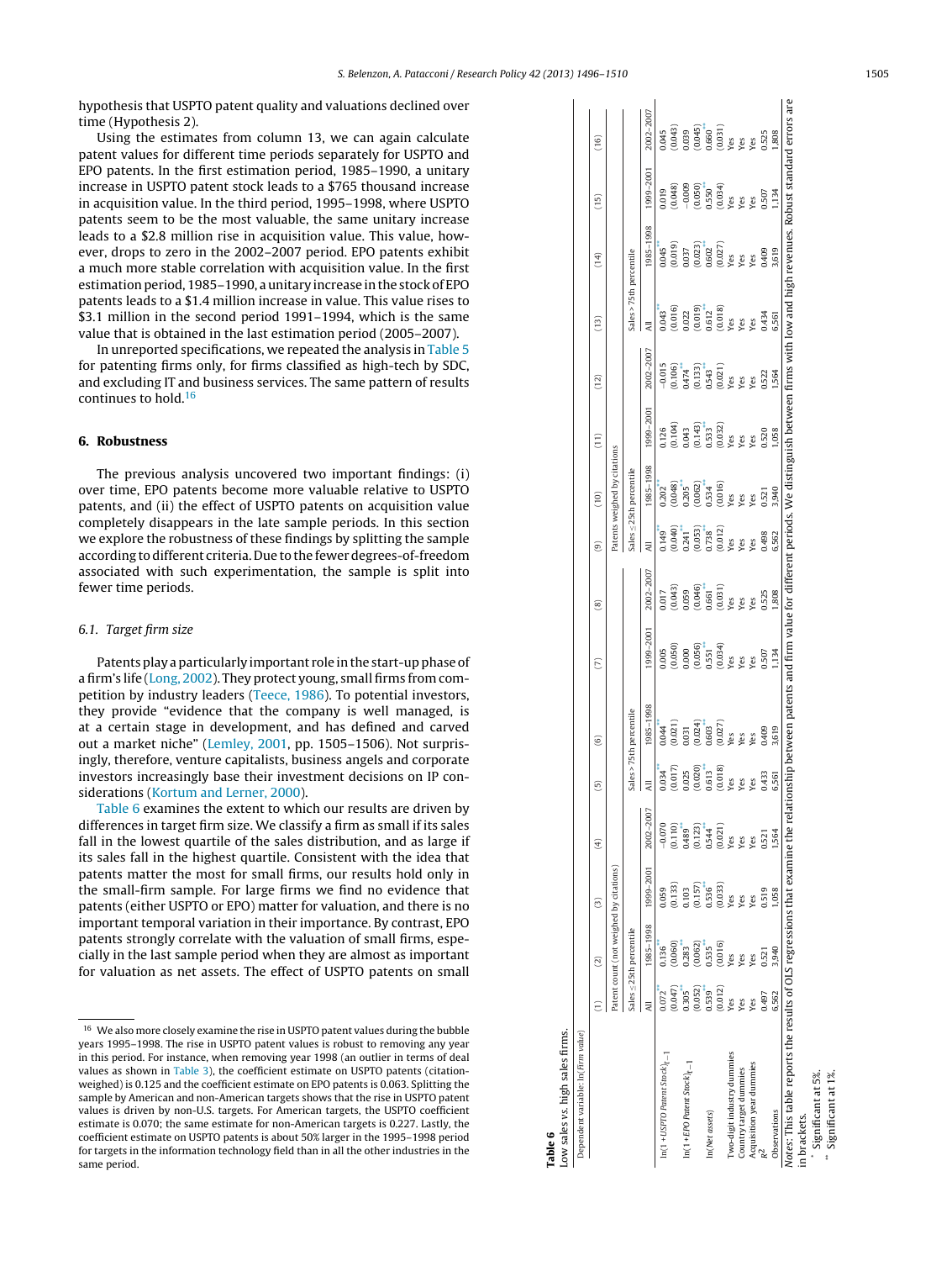firms' acquisition value, while strong in the first sample period, subsequently disappears.

## 6.2. Target-acquirer similarity

This section explores the extent to which our findings are driven by similarities between acquiring and target firms.We focus on two dimensions of similarity: whether the acquiring and target firms operate in the same two-digit SIC code (product market similarity), and whether the acquiring and target firms operate in the same country (geographic proximity).We conjecture that, ifthe EPO label provides a stronger signal of quality than the USPTO label,then EPO patents should be particularly valuable, relative to USPTO patents, in between-industry and between-country deals. In these deals, in fact, asymmetric information is likely to be particularly prominent, as acquiring firms may lack specific industry knowledge or knowledge about local conditions. Thus, the quality certification provided by the EPO label may be especially valuable [\(Akerlof,](#page-14-0) [1970\).](#page-14-0)

Tables 7 and 8 focus on product market similarity and geographic proximity, respectively. Table 7 segregates within- and between-industry acquisitions using the two-digit SIC codes of the acquiring and target firms. We find that over time EPO patents become more important, relative to USPTO patents, for betweenindustry acquisitions relative to within-industry acquisitions. This is true regardless of whether patents are weighed, although much stronger USPTO effects are obtained when patents are weighed. [Table](#page-11-0) 8 segregates domestic and cross-border acquisitions. Here, USPTO patents matter only for value in domestic deals and the earlier period. By contrast, EPO patents have a strong effect on value both in domestic and cross-border acquisitions. The rise in EPO patent values, however, is particularly pronounced in cross-border acquisitions.

Overall, our findings indicate that EPO patents have become especially important in situations where asymmetric information is most likely to be substantial (*i.e.*, between-industry and crosscountry deals). This suggests the possibility that the EPO label may provide some form of quality reassurance. Exploring this issue further is an interesting direction for future research.

## 6.3. Target firm nationality

An important concern is that our temporal patterns may be driven by changes in sample composition. Most importantly, the proportion of European targets in our sample rises substantially over time.17 If USPTO patents are less important for European firms because they mostly sell in European markets, then a pattern of declining USPTO patent values might be observed. To mitigate this concern, [Table](#page-11-0) 9 splits the sample by target firm nationality (in this table patents are always weighed by citations). We find that, for American targets, USPTO patents have a large effect on value in the earlier sample period, but this effect completely disappears by the end of the sample period. EPO patents, on the other hand, experience an opposite pattern: they have no effect on value in the earlier sample period, and a large effect in the later period. For European targets, the pattern is similar. USPTO patents are only important for value in the earlier sample periods, while EPO patents have a strong and significant effect in both early and late periods (with much stronger late-period effects). Thus, our patterns – and in particular the pattern of declining USPTO effects – do not seem to be

| Dependent variable: In(Firm value)   |         |                                                 |                                                      |                                                |         |                                                        |                                                 |                      |                       |                                                      |                                                 |           |         |                                                         |                    |                      |
|--------------------------------------|---------|-------------------------------------------------|------------------------------------------------------|------------------------------------------------|---------|--------------------------------------------------------|-------------------------------------------------|----------------------|-----------------------|------------------------------------------------------|-------------------------------------------------|-----------|---------|---------------------------------------------------------|--------------------|----------------------|
|                                      |         | $\widehat{c}$                                   | $\widehat{c}$                                        | ⊕                                              | 0       | ම                                                      | ε                                               | ම                    | ම                     | (10)                                                 | $\left(11\right)$                               | (12)      | (13)    | (14)                                                    | (15)               | (16)                 |
|                                      |         | Patent count (not weighed by citations)         |                                                      |                                                |         |                                                        |                                                 |                      |                       | Patents weighed by citations                         |                                                 |           |         |                                                         |                    |                      |
|                                      |         |                                                 | Target and acquirer are in the same 2-digit SIC code |                                                |         | Target and acquirer are in different 2-digit SIC codes |                                                 |                      |                       | Target and acquirer are in the same 2-digit SIC code |                                                 |           |         | l'arget and acquirer are in different 2-digit SIC codes |                    |                      |
|                                      | All     | 1985-1998                                       | 1999-2001                                            | 2002-2007                                      | 5H      | 985-1998                                               | $.999 - 2001$                                   | 2002–2007            | 5H                    | 985-1998                                             | $.999 - 2001$                                   | 2002–2007 | FII     | 985-1998                                                | 1999-2001          | 2002-2007            |
| $ln(1 + USPTO$ Patent $Stock)_{t-1}$ | 0.077   | 0.080                                           | 0.062                                                | 0.048                                          | 0.044   | 0.051                                                  | 0.007                                           | $-0.009$             | 0.097                 | 0.100                                                | 0.087                                           | 0.067     | 0.064   | 0.72                                                    | 0.033              | $-0.010$             |
|                                      | (0.019) | (0.022)                                         | (0.060)                                              | (0.045)                                        | (0.015) | (0.018)                                                | (0.045)                                         | 0.037                | 0.018                 | (0.021)                                              | (0.052)                                         | 0.043     | (0.015) | (0.018)                                                 | (0.045)            | 0.037                |
| $ln(1 + EPO$ Patent Stock $)_{t-1}$  | 0.071   | 0.084                                           | 0.052                                                | 0.105                                          | 0.118   | 0.105                                                  | 091.0                                           | 0.163                | 0.054                 | 0.063                                                | 0.33                                            | 0.092     | 0.107   | 0.090                                                   | 0.152              | 1169                 |
|                                      | (0.022) | $\begin{array}{c} (0.024) \\ 0.741 \end{array}$ | (0.069)                                              | $\begin{array}{c} (0.051 \\ 0.709 \end{array}$ | (0.018) | $0.021$<br>0.704                                       |                                                 | $(0.045)$<br>$0.683$ |                       | $\begin{array}{c} (0.024) \\ 0.741 \end{array}$      |                                                 | 0.709     | (0.019) | $\frac{0.022}{0.703}$                                   | $0.048$<br>$0.716$ |                      |
| In(Net assets)                       | 0.728   |                                                 | 0.711                                                |                                                | 0.701   |                                                        | $\begin{array}{c} (0.050) \\ 0.716 \end{array}$ |                      | $\frac{0.021}{0.727}$ |                                                      | $\begin{array}{c} (0.061) \\ 0.711 \end{array}$ |           | 0.701   |                                                         |                    | $(0.046)$<br>$0.683$ |
|                                      | (0.007) | (0.009)                                         | (0.015)                                              | (0.012)                                        | (0.006) | (0.008)                                                | (0.015)                                         | (0.010)              | (0.006)               | (0.009)                                              | (0.015)                                         | (0.012)   | (0.006) | (0.008)                                                 | (0.015)            | (0.010)              |
| Two-digit industry dummies           | yes     | Ves                                             | Yes                                                  | Yes                                            | Yes     | yes                                                    | Yes                                             | Ves                  | ves                   | Ves                                                  | Ves                                             | Yes       | Yes     | Yes                                                     | Yes                | ves                  |
| Country target dummies               | Yes     | Ves                                             | Yes                                                  | Yes                                            | Yes     | Yes                                                    | Yes                                             | Yes                  | Yes                   | Ves                                                  | Yes                                             | Yes       | Yes     | Yes                                                     | Yes                | Yes                  |
| Acquisition year dummies             | Yes     | Yes                                             | Yes                                                  | Yes                                            | Yes     | Yes                                                    | Yes                                             | Yes                  | yes                   | Yes                                                  | Yes                                             | Yes       | Yes     | Yes                                                     | Yes                | yes                  |
|                                      | 0.700   | 0.719                                           | 0.693                                                | 0.694                                          | 0.667   | 0.687                                                  | 0.664                                           | 0.655                | 0.70C                 | 0.720                                                | 0.693                                           | 0.694     | 0.667   | 0.688                                                   | 0.664              | 0.656                |
| Observations                         | 13,751  | 7,805                                           | 2,453                                                | 3,493                                          | 16,555  | 9,497                                                  | 2,437                                           | 4,621                | 13,751                | 7,805                                                | 2.453                                           | 3,493     | 16,555  | 9,497                                                   | 2,437              | 4.621                |

Significant at 5%.

\* Significant at 5%.<br>\* Significant at 1%. \*\* Significant at 1%.

<sup>&</sup>lt;sup>17</sup> There is a strong "home-bias" effect in acquisitions. 84 percent of acquisitions by American firms are American, and almost all acquisitions by European firms are European. These patterns are stable over time.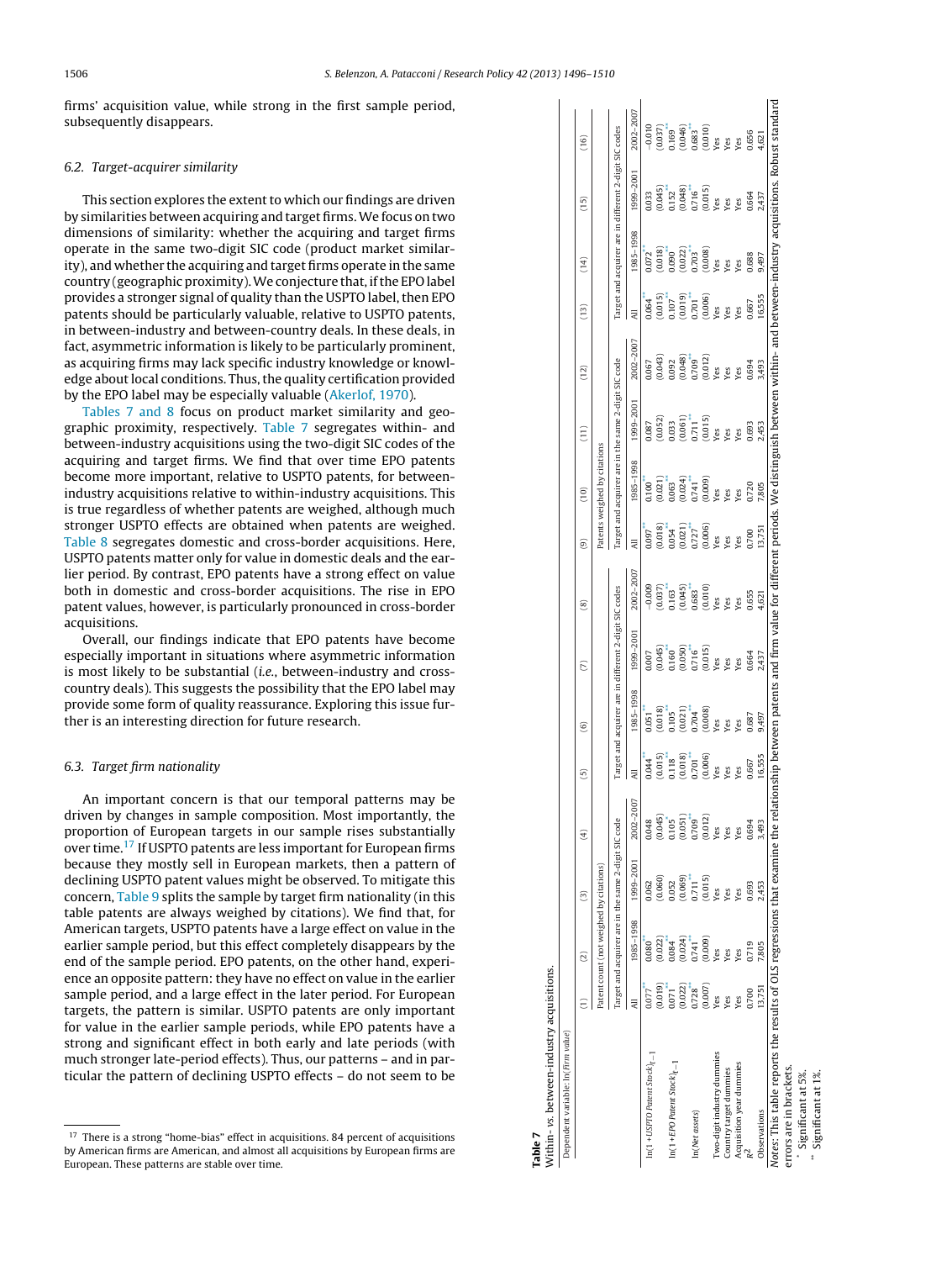#### <span id="page-11-0"></span>**Table 8**

#### Domestic- vs. cross-border acquisitions.

### Dependent variable: ln(Firm value)

|                                       | (1)     | (2)                                     | (3)       | (4)       | (5)     | (6)                       |           | (8)       | (9)     | (10)                         | (11)      | (12)      | (13)    | (14)                      | (15)      | (16)      |
|---------------------------------------|---------|-----------------------------------------|-----------|-----------|---------|---------------------------|-----------|-----------|---------|------------------------------|-----------|-----------|---------|---------------------------|-----------|-----------|
|                                       |         | Patent count (not weighed by citations) |           |           |         |                           |           |           |         | Patents weighed by citations |           |           |         |                           |           |           |
|                                       |         | Domestic acquisitions                   |           |           |         | Cross-border acquisitions |           |           |         | Domestic acquisitions        |           |           |         | Cross-border acquisitions |           |           |
|                                       | All     | 1985-1998                               | 1999-2001 | 2002-2007 | All     | 1985-1998                 | 1999-2001 | 2002-2007 | All     | 1985-1998                    | 1999-2001 | 2002-2007 | All     | 1985-1998                 | 1999-2001 | 2002-2007 |
| $ln(1 + USPTO$ Patent Stock $)_{t-1}$ | 0.066   | $0.067***$                              | 0.045     | 0.022     | 0.006   | 0.015                     | $-0.014$  | $-0.041$  | 0.086   | 0.089                        | 0.066     | 0.034     | 0.035   | 0.043                     | 0.033     | $-0.048$  |
|                                       | (0.013) | (0.015)                                 | (0.039)   | (0.032)   | (0.033) | (0.044)                   | (0.101)   | (0.068)   | (0.012) | (0.014)                      | (0.037)   | (0.031)   | (0.035) | (0.049)                   | (0.082)   | (0.070)   |
| $ln(1 + EPO$ Patent Stock $)_{t-1}$   | 0.093   | 0.092                                   | 0.114     | 0.131     | 0.155   | 0.136                     | 0.114     | 0.212     | 0.080   | 0.074                        | 0.105     | 0.127     | 0.134   | 0.114                     | 0.073     | 0.217     |
|                                       | (0.015) | (0.017)                                 | (0.045)   | (0.037)   | (0.036) | (0.047)                   | (0.119)   | (0.076)   | (0.015) | (0.017)                      | (0.042)   | (0.037)   | (0.038) | (0.051)                   | (0.105)   | (0.074)   |
| ln(Net assets)                        | 0.718   | 0.726                                   | 0.709     | 0.703     | 0.655   | 0.659                     | 0.660     | 0.637     | 0.717   | 0.726                        | 0.709     | 0.703     | 0.655   | 0.659                     | 0.659     | 0.637     |
|                                       | (0.005) | (0.006)                                 | (0.011)   | (0.008)   | (0.014) | (0.022)                   | (0.030)   | (0.025)   | (0.005) | (0.006)                      | (0.011)   | (0.008)   | (0.014) | (0.022)                   | (0.030)   | (0.025)   |
| Two-digit industry dummies            | Yes     | Yes                                     | Yes       | Yes       | Yes     | Yes                       | Yes       | Yes       | Yes     | Yes                          | Yes       | Yes       | Yes     | Yes                       | Yes       | Yes       |
| Country target dummies                | Yes     | Yes                                     | Yes       | Yes       | Yes     | Yes                       | Yes       | Yes       | Yes     | Yes                          | Yes       | Yes       | Yes     | Yes                       | Yes       | Yes       |
| Acquisition year dummies              | Yes     | Yes                                     | Yes       | Yes       | Yes     | Yes                       | Yes       | Yes       | Yes     | Yes                          | Yes       | Yes       | Yes     | Yes                       | Yes       | Yes       |
|                                       | 0.691   | 0.710                                   | 0.677     | 0.680     | 0.607   | 0.619                     | 0.672     | 0.615     | 0.691   | 0.710                        | 0.677     | 0.680     | 0.607   | 0.619                     | 0.672     | 0.615     |
| Observations                          | 26,559  | 15,536                                  | 4.092     | 6.931     | 3.747   | 1.766                     | 798       | 1.183     | 26,559  | 15,536                       | 4.092     | 6.931     | 3.747   | 1.766                     | 798       | 1,183     |

Notes: This table reports the results of OLS regressions that examine the effect of patents on firm value for domestic vs. cross-border acquisitions. Robust standard errors are in brackets. Significant at 5%.

\*\* Significant at 1%.

#### **Table 9**

American- vs. European targets.

Dependent variable: ln(Firm value) (1) (2) (3) (4) (5) (6) (7) (8) (9) (10) (11) (12) (13) (14) (15) (16) Patent countPatents weighed by citations American target n target European target European target European target American target American target European target European target All 1985–1998 1999–2001 2002–2007 All 1985–1998 1999–2001 2002–2007 All 1985–1998 1999–2001 2002–2007 All 1985–1998 1999–2001 2002–2007 ln(1 + USPTO Patent Stock)<sub>t−1</sub>  $1^{0.041}$  $0.045$ \*\* 0.007 0.031 0.056 0.069 0.070 <sup>−</sup>0.1022  $0.061$ \*\*  $0.071$ <sup>\*\*</sup> 0.0230.036  $0.083$ 0.095 \*\* $0.118$  $-0.123$ <sup>\*</sup> (0.016) (0.018) (0.054) (0.047) (0.021) (0.024) (0.064) (0.058) (0.015) (0.017) (0.045) (0.042) (0.021) (0.024) (0.059) (0.062) ln(1 + EPO Patent Stock)<sub>t−1</sub>  $1$  0.105\*\*  $0.105$ \*\*  $0.145$ \*\*  $0.095^{*}$  $0.101$ \*\*  $0.096^{**}$ 0.064 $4 \t 0.216$ <sup>\*\*</sup>  $0.090^{**}$  $0.084$ \*\*  $0.136$  $0.096$  $0.085$ \*\*  $0.077$ \*\* 0.0399  $0.227$ <sup>\*\*</sup> (0.018) (0.020) (0.064) (0.055) (0.025) (0.029) (0.068) (0.059) (0.018) (0.020) (0.058) (0.054) (0.026) (0.029) (0.065) (0.061)  $ln(Net \, assets)$  0.719<sup>\*\*</sup> (0.007) \*\*  $0.744$ <sup>\*\*</sup>  $0.648$ \*\*  $0.684$ \*\*  $0.707^{**}$  $0.699$ <sup>\*\*</sup>  $0.741$ \*\*  $0.700^{**}$  $0.718$ \*\*  $0.742$ \*\*  $0.648$  $0.684$ \*\*  $0.707$ \*\* 0.699\*\*  $0.741$ 0.700\*\* (0.007) (0.008) (0.020) (0.017) (0.006) (0.009) (0.013) (0.010) (0.007) (0.008) (0.020) (0.017) (0.006) (0.009) (0.013) (0.010) Two-digit industry dummies Yes Yes Yes Yes Yes Yes Yes Yes Yes Yes Yes Yes Yes Yes Yes Yes Country target dummies Yes Yes Yes Yes Yes Yes Yes Yes Yes Yes Yes Yes Yes Yes Yes Yes Acquisition year dummies Yes Yes Yes Yes Yes Yes Yes Yes Yes Yes Yes Yes Yes Yes Yes Yes  $R^2$  0.675 0.713 0.563 0.652 0.694 0.697 0.739 0.688 0.676 0.713 0.563 0.652 0.694 0.697 0.740 0.688 Observations12,001 8,170 1,866 1,965 14,655 8,067 2,476 4,112 12,001 8,170 1,866 1,965 14,655 8,067 2,476 4,112

Notes: This table reports the results of OLS regressions that examine the effect of patents on firm value. We split the sample depending on whether targets are American or European firms. Robust standard errors are in brac

Significant at 5%.

\*\* Significant at 1%.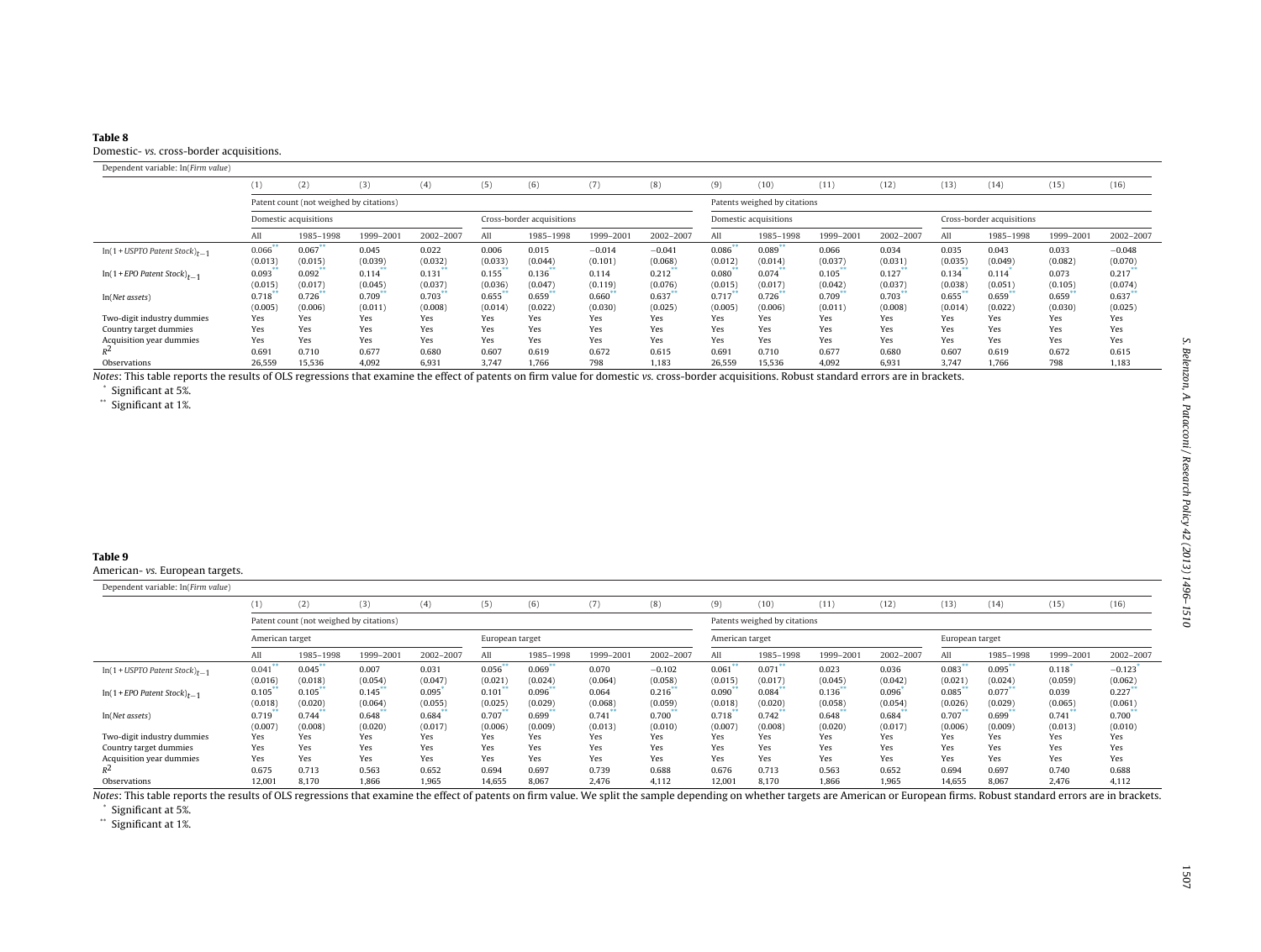driven by the growing proportion of European target firms in our sample.18

#### 6.4. Industry variation

Patent protection varies considerably across industries. This variation can be driven by different legal patentability requirement or by differences in the nature of technology. To examine how the relationship between firm value and patents varies across industries, we separately estimate our main specification for the following industries: drugs and chemicals, electronics and computers, and prepackaged software. Drugs and chemicals are industries where patent protection is very important. Electronics and computers are industries where innovation tends to require the integration of many different pieces of knowledge and is often incremental, with follow-up developments often rapidly displacing existing products. Pre-packaged software is an interesting industry because patentability requirements vary substantially between the United States and Europe. While in the U.S. advances in IT can be easily patented, the patentability requirements for software are much stricter in Europe, regardless of the quality of the invention.

The estimation results are summarized in Table 10 . For target firms that belong to the drug and chemical industries (columns 1–3), our main findings are supported. In these industries, EPO patents become more important over time, while the effect of USPTO patents collapses in the late sample period. In computers and electronics, by contrast, both USPTO and EPO patents appear to matter for value, with USPTO patent coefficients having more precise estimates. In software, neither USPTO nor EPO patents appear to matter for value. Thus, our results appear to be driven by the drug and chemical sectors.

To better understand this result, we attempted to isolate the contribution of the biotechnology sector within the broader drug and chemical industries. For each of the 1390 drugs and chemicals deals in our sample, we used information from company websites and other public sources to determine whether target firms engaged in biotechnology research or production. There is a widespread perception in fact that USPTO examination standards were quite lax in new technology fields such as genomics ([Merrill](#page-14-0) et [al.,](#page-14-0) [2004\).](#page-14-0) About 40 percent of the target firms in our sample are biotechnology firms.19 Our results indicate that, although the value of USPTO patents held by biotechnology firms dropped considerably in the late sample period (from a coefficient estimate of 0.092 in column 5 to an estimate of −0.019 in column 6), so did the value of USPTO patents held by more traditional drugs and chemicals firms (from an estimate of 0.138 in column 8 to an estimate of 0.037 in column 9). Thus, our results provide little support for the conjecture that the decline in USPTO patent quality (as measured by the conditional correlation between USPTO patents and firm value) was particularly driven by the biotechnology industry, as opposed to the drug and chemical industries more generally. $20$ 

| Dependent variable: ln(Firm value)   |                      |                     |                        |               |                      |                                                                     |                    |                                                 |                                                        |                                                 |                                                                     |                         |                                                 |                                                                     |                                                                                   |
|--------------------------------------|----------------------|---------------------|------------------------|---------------|----------------------|---------------------------------------------------------------------|--------------------|-------------------------------------------------|--------------------------------------------------------|-------------------------------------------------|---------------------------------------------------------------------|-------------------------|-------------------------------------------------|---------------------------------------------------------------------|-----------------------------------------------------------------------------------|
|                                      |                      | (2)                 | $\widehat{\mathbf{c}}$ | $\widehat{4}$ | 6                    | $\odot$                                                             | $\widehat{\Xi}$    | ම                                               | ම                                                      | (10)                                            | $\widehat{E}$                                                       | (12)                    | $\begin{pmatrix} 13 \\ 1 \end{pmatrix}$         | (14)                                                                | (15)                                                                              |
|                                      |                      | Drugs and chemicals |                        |               |                      |                                                                     |                    |                                                 |                                                        |                                                 | Electronics and computers                                           |                         |                                                 | Prepackaged software                                                |                                                                                   |
|                                      |                      |                     |                        | Biotech       | nology               |                                                                     | Non-biotechnology  |                                                 |                                                        |                                                 |                                                                     |                         |                                                 |                                                                     |                                                                                   |
|                                      |                      | 1985-1998           | 1999-2001              |               | 1985-1998            | 1999-2007                                                           | ₹                  | 1985-1998                                       | 999-2001                                               |                                                 | 1985-1998                                                           | 1999-2007               | <b>R</b>                                        | 1985-1998                                                           | 1999-2007                                                                         |
| $ln(1 + USPTO$ Patent $Stock)_{t-1}$ | 0.110                | 117                 | 0.025                  | 0.061         | 0.092                | $-0.019$                                                            | 0.133              | 0.138                                           | 0.037                                                  | 0.101                                           | 0.054                                                               | 1.179                   | 1.120                                           | 0.141                                                               | 0.116                                                                             |
|                                      | (0.035)              | (0.037)             | (0.089)                | (0.058)       | (0.063)              |                                                                     | (0.041)            | (0.043)                                         | (0.131)                                                | (0.025)                                         |                                                                     | (0.040)                 | (0.050)                                         | (0.078)                                                             | (0.063)                                                                           |
| $ln(1 + EPO$ Patent Stock $)_{f-1}$  | $0.133$ <sup>*</sup> | 1.074               | 0.290                  | 0.152         | 0.066                | $\begin{array}{c} (0.116) \\ 0.296 \\ (0.125) \\ 0.591 \end{array}$ | 0.060              | 0.019                                           |                                                        | 0.115                                           | $\begin{array}{c} (0.031) \\ 0.128 \\ (0.043) \\ 0.693 \end{array}$ | 0.082                   | 0.073                                           |                                                                     |                                                                                   |
|                                      | (0.039)              | (0.042)             | (0.091)                | (0.066)       |                      |                                                                     |                    |                                                 | $\begin{array}{c} 0.209 \\ 0.128 \end{array}$<br>0.693 |                                                 |                                                                     | $\frac{(0.058)}{0.666}$ |                                                 | $\begin{array}{c} 0.032 \\ (0.126) \\ 0.702 \\ (0.035) \end{array}$ | $\begin{array}{c} 0.085 \\ (0.115) \\ 0.632 \\ (0.026) \\ \text{Yes} \end{array}$ |
| In(Net assets)                       | $0.680$ <sup>*</sup> | 0.716               | 0.637                  | 0.620         | $(0.075)$<br>$0.658$ |                                                                     | $(0.047)$<br>0.726 | $\begin{array}{c} (0.056) \\ 0.747 \end{array}$ |                                                        | $\begin{array}{c} (0.035) \\ 0.681 \end{array}$ |                                                                     |                         | $\begin{array}{c} (0.089) \\ 0.658 \end{array}$ |                                                                     |                                                                                   |
|                                      | (0.018)              | (0.026)             | (0.023)                | (0.030)       | (0.047)              | (0.038)                                                             | (0.023)            | (0.033)                                         | (0.031)                                                | (0.018)                                         | (0.023)                                                             | (0.029)                 | $(0.021)$<br>Yes                                |                                                                     |                                                                                   |
| Acquisition year dummies             | Yes                  | Yes                 | yes                    | Yes           | Yes                  | Yes                                                                 | Yes                | Yes                                             | Yes                                                    | Ves                                             | Ves                                                                 | Ves                     |                                                 | Yes                                                                 |                                                                                   |
|                                      | 0.635                | 0.682               | 0.578                  | 0.569         | 0.656                | 0.497                                                               | 0.691              | 0.710                                           | 0.661                                                  | 0.653                                           | 0.668                                                               | 0.635                   | 0.587                                           | 0.652                                                               | 0.547                                                                             |
| Observations                         | 1,390                | 719                 |                        | 543           | 270                  | 273                                                                 | 847                | 449                                             | 398                                                    | 1,607                                           | 917                                                                 | 690                     | 1,110                                           | 395                                                                 | 715                                                                               |

Significant at 5%.<br>Significant at 1%. Significant at 5%. \*\* Significant at 1%.Significant at

 $^{\rm 18}$  In unreported regressions, we also distinguish between deals where the acquirer is an American firm and deals where the acquirer is a European firm. Several interesting results emerge from this analysis. First, there is a clear pattern of declining USPTO effect, especially for acquisition where the acquiring firm is European. This pattern is not sensitive for citations weighing. Second, the effect of EPO patents is generally stable across periods, with the period 1999–2001 being an exception for European acquirers. Third, comparing early to late sample periods, the effect of EPO patents substantially increases for European acquires (from a coefficients estimate of 0.080 in 1985–1998 to an estimate of 0.221 in 2002–2007).

<sup>&</sup>lt;sup>19</sup> We also attempted to isolate the contribution of the genomics subfield. However, very few targets in our sample (12) belong to that subfield.

 $20$  It is important to stress, however, that we can only distinguish between biotechnology and non-biotechnology firms, not between biotechnology and nonbiotechnology patents. To the extent that traditional drugs companies possess large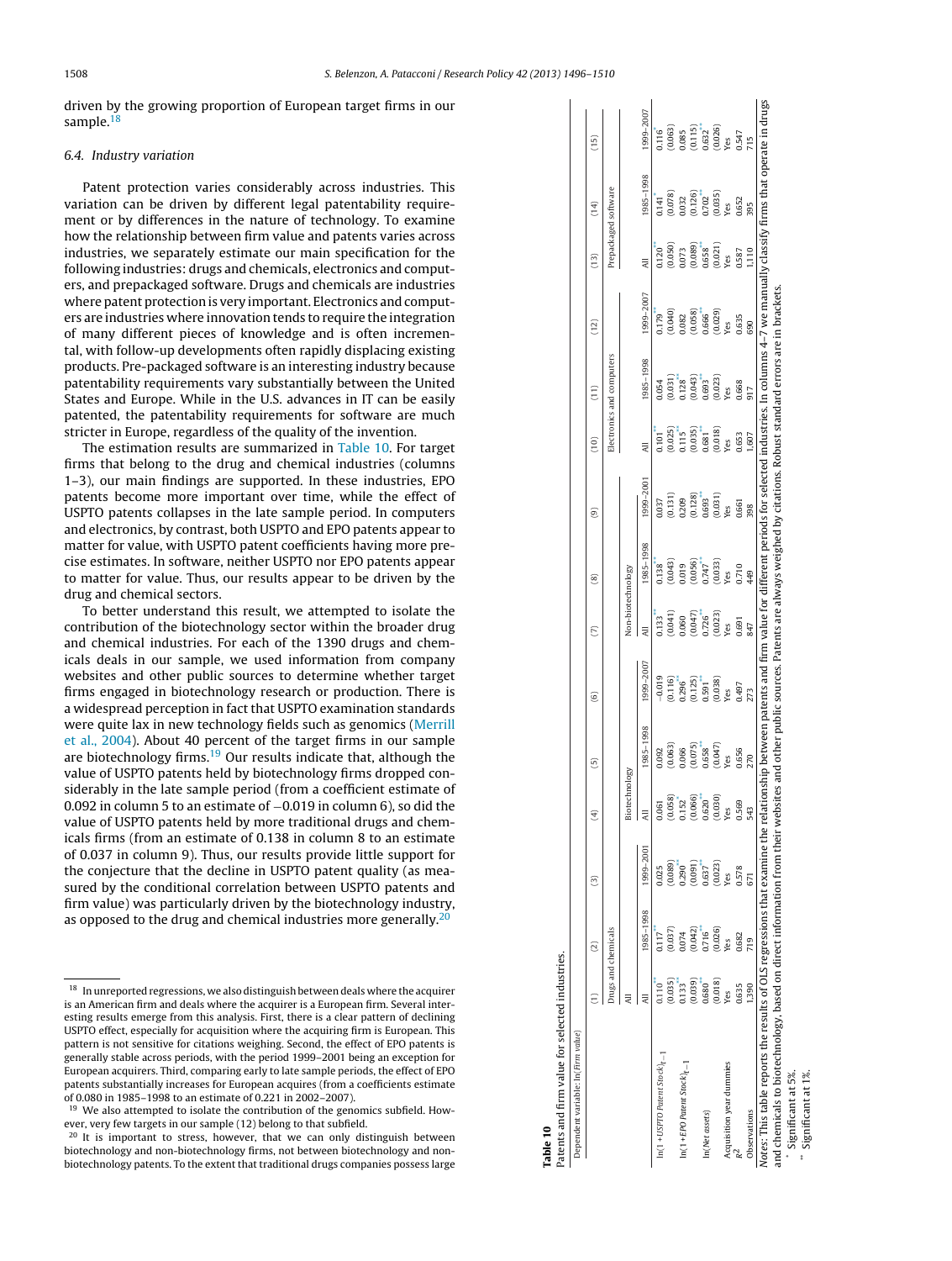## **7. Concluding remarks**

Motivated by concerns about declining patent quality standards in the U.S., this paper examines how the value of patent portfolios has changed over time. We examine more than 33,000 mergers and acquisitions deals between 1985 and 2007, and distinguish between American (USPTO) and European (EPO) patents. We find that, while the value of EPO patents has remained relatively stable over this time period, the value of USPTO patents has declined substantially and is essentially zero near the end of the sample period. Our results are robust to weighing patents by citations and are especially strong in between-industry and between-country deals, suggesting that EPO patents may provide some form of quality reassurance in transactions where asymmetric information is important.

Recent accounts of the evolution of the patent system in America and Europe offer a key to interpret these results. According to these accounts, starting from the early 1980s, patents have become much more potent legal weapons but, especially in the U.S., they have also become very easy to get [\(Jaffe](#page-14-0) [and](#page-14-0) [Lerner,](#page-14-0) [2004\).](#page-14-0) Our analysis suggests that limited quality-control efforts by the USPTO, combined with the explosion of patent activity in recent years, have produced over time a very large number of USPTO patents that are essentially worthless, both economically and as a signal of technological strength. This trend may eventually have been reflected in declining patent valuations (as documented by our analysis), despite the strengthening of patent protection rights.

We stress, however, that this paper does not (and cannot) directly analyze the effect of changing IP regimes and examination standards on patent valuations. The institutional environment can influence how patents are evaluated and valued; however, several other factors also play a role. For instance, patent quality may have declined in the U.S., not because USPTO examination standards have declined, but because American firms have started to patent increasingly more marginal inventions. Since USPTO patent coefficients did not particularly drop in an industry – biotechnology – where examination standards have arguably been lax, this alternative hypothesis deserves great consideration. Changing market conditions can also have a large influence on patent valuations. In the middle of the dot-com bubble (1995–1998), we find very large estimated values for USPTO patents, arguably the result of some "irrational exuberance." We cannot exclude that the subsequent lower valuations we observe were not a reaction – and possibly an over-response – to the earlier exuberance.

Forecasting how patent values will change in the future is difficult not only because market conditions change, but also because the institutional environment is constantly evolving. A major recent reform is the America Invents Act passed by Congress in 2011. Among its most important effects, this act replaces the traditional U.S. first-to-invent system with a first-to-file system and sets up a new postgrant review process. Assessing how these changes will affect USPTO patent quality is not straightforward. On the one hand, it is likely that the new review process will improve patent quality by allowing more prior art to be brought to bear on a decision. On the other hand, some fear that a first-to-file system may give inventors strong incentives to file early, before an invention is fully developed. This may have a negative effect on patent quality.

There are three limitations to our analysis that should also be discussed. First, because our sample of firms changes from year to year, our results may be subject to unobserved heterogeneity bias. Second, patents are a territorial right: a USPTO patent grants protection in the U.S., while an EPO patent potentially grants protection in a wide range of European countries. Thus, the time variation in patent valuations that we observe may be due to the changing importance of different geographical markets. Finally, globalization might have made "important" patents even more valuable (important patents being those that are granted in multiple jurisdictions). This effect might be captured by EPO patents since most firms in our sample patent in the USPTO.

While these concerns cannot entirely be dismissed, we conducted several robustness tests to mitigate them. Sections [4](#page-3-0) [and](#page-3-0) [6.3](#page-3-0) discuss a number of problems created by changing sample composition and conclude that our results are robust. On the changing importance of geographical markets, we note that, since the 1980s, real GDP has grown faster in the U.S.than in Europe (E.U. 15). This, if anything, should have made American patents more valuable relative to EPO patents, not less. Finding the opposite makes our results more striking. In unreported regressions, we also tested the "globalization" hypothesis that patents granted in multiple jurisdictions may have become over time more valuable. We created a "globalization dummy" which receives the value of one for firms that patent in both EPO and USPTO, and zero for all other firms. Our results are robust to controlling for patenting in multiple jurisdictions.

We believe that our findings may be of interest to practitioners and researchers alike. Patent statistics are increasingly used by practitioners to evaluate companies and divisions, thanks in part to the pioneering efforts of Narin and coauthors [\(Deng](#page-14-0) et [al.,](#page-14-0) [1999;](#page-14-0) [Narin,](#page-14-0) [1995\).](#page-14-0) Scholars have contributed to this endeavor by providing "quality-adjusted" patent-based measures of innovative effort using citations [\(Trajtenberg,](#page-14-0) [1990\),](#page-14-0) renewal data ([Schankerman](#page-14-0) [and](#page-14-0) [Pakes,](#page-14-0) [1986\),](#page-14-0) number of claims in a patent application [\(Tong](#page-14-0) [and](#page-14-0) [Frame,](#page-14-0) [1994\),](#page-14-0) patent family size ([Putnam,](#page-14-0) [1996\),](#page-14-0) or combinations of the above ([Lanjouw](#page-14-0) [and](#page-14-0) [Schankerman,](#page-14-0) [2004\).](#page-14-0) This paper suggests that USPTO and EPO patents are not homogeneous in terms of their quality (economic and technical), and that average quality across jurisdictions can change substantially over time. Distinguishing between USPTO and EPO patents appears to be crucial for corporate evaluation purposes, above and beyond controlling for patent quality as measured by citations. $21$ 

Our findings are also relevant to policy-makers. Commentators have warned against the dangers of declining examination standards because, if applicants can get patents for obvious or existing ideas, then patents could be used to harass, seek compensation from, or even shut down legitimate businesses ([Jaffe](#page-14-0) [and](#page-14-0) [Lerner,](#page-14-0) [2004\).](#page-14-0) Firms may even refuse to enter some technology sectors for fear of litigation, with negative consequences for innovation and growth [\(Lerner,](#page-14-0) [1995\).](#page-14-0) However, assessing whether and to what extent patent quality standards have actually declined has proved to be difficult [\(Merrill](#page-14-0) et [al.,](#page-14-0) [2004\).](#page-14-0) This paper, by showing that USPTO patent valuations have substantially declined in a period when EPO patent valuations have remained essentially stable, may provide some impetus to current efforts to raise patent quality standards in the U.S.

portfolios of biotechnology patents, our results may be subject to large measurement error.

<sup>&</sup>lt;sup>21</sup> Because patenting at the EPO is much more expensive than patenting at the USPTO, the distinction between EPO and USPTO shares some similarities with the renewal data approach. The renewal data approach assumes that patents that are renewed for longer are more valuable because patentees were willing to incur the associated renewal fees. In a similar fashion, EPO patents are likely to be on average of higher quality than USPTO patents, because EPO patentees are willing to pay substantially higher patenting costs. How much higher these costs are depends, among other factors, on the number European countries the patentee has applied for: the EPO is a unitary patent application system but not yet a unitary patent system.